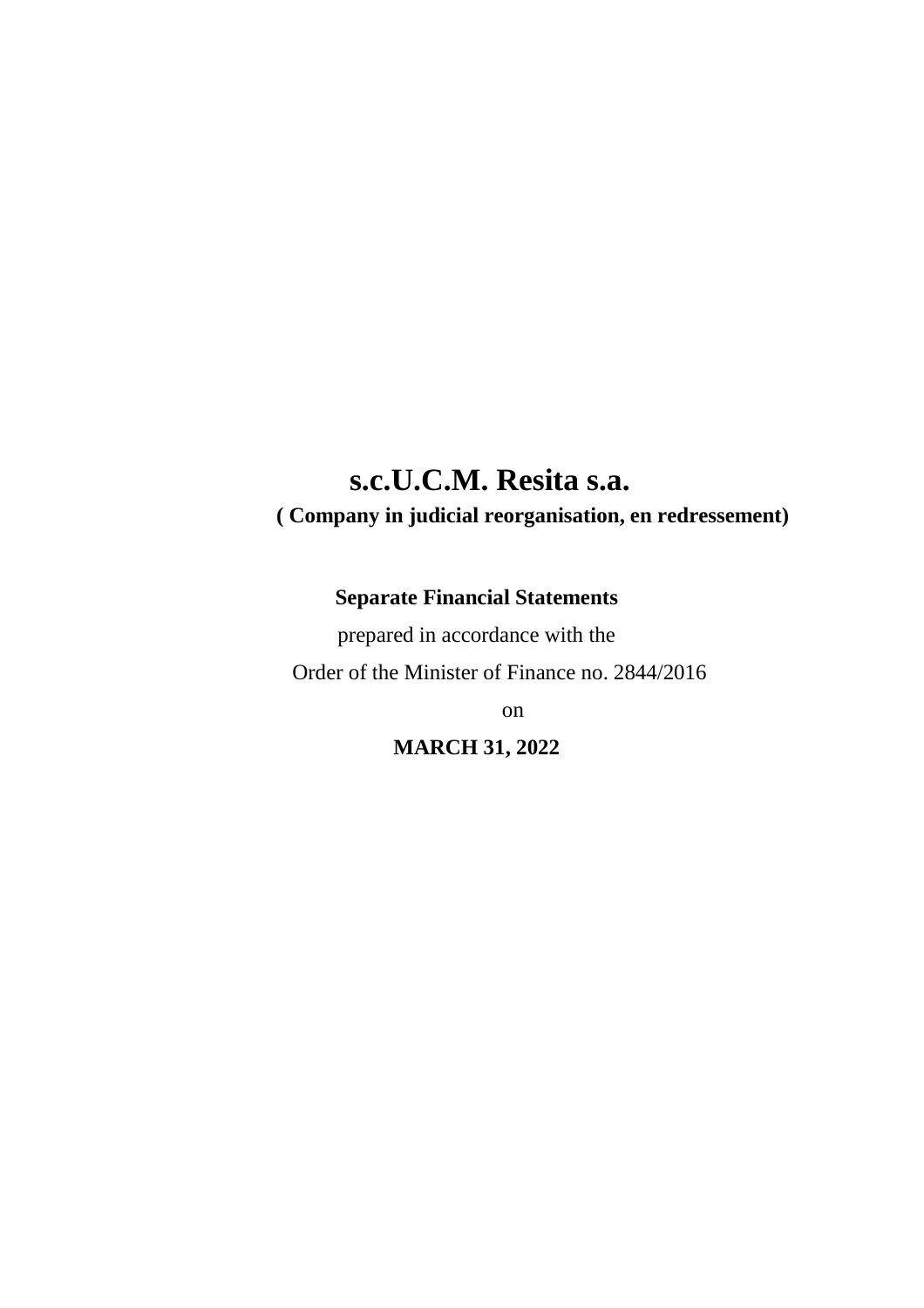# *S.C. U.C.M. Resita s.a.*

(Company in judicial reorganisation, en redressement)

# **Separate Financial Statements on March 31, 2022**

*(all amounts are given in lei (RON) unless otherwise stated)*

# **Contents**

| <b>Judicial Administrator Report</b>                | page | $2 - 14$  |
|-----------------------------------------------------|------|-----------|
| <b>Statement of Judicial Administrator</b>          | page | 15        |
| <b>Statement of Financial Position</b>              | page | <b>16</b> |
| <b>Statement of Comprehensive Income</b>            | page | 17        |
| <b>Statement of Changes in Shareholders' Equity</b> | page | <b>18</b> |
| <b>Statement of Cash Flows</b>                      | page | 19        |
| <b>Economic - Financial Indicators</b>              | page | <b>20</b> |
| <b>Explanatory Notes to the Interim Financial</b>   | page | 21-33     |
| <b>Statements</b>                                   |      |           |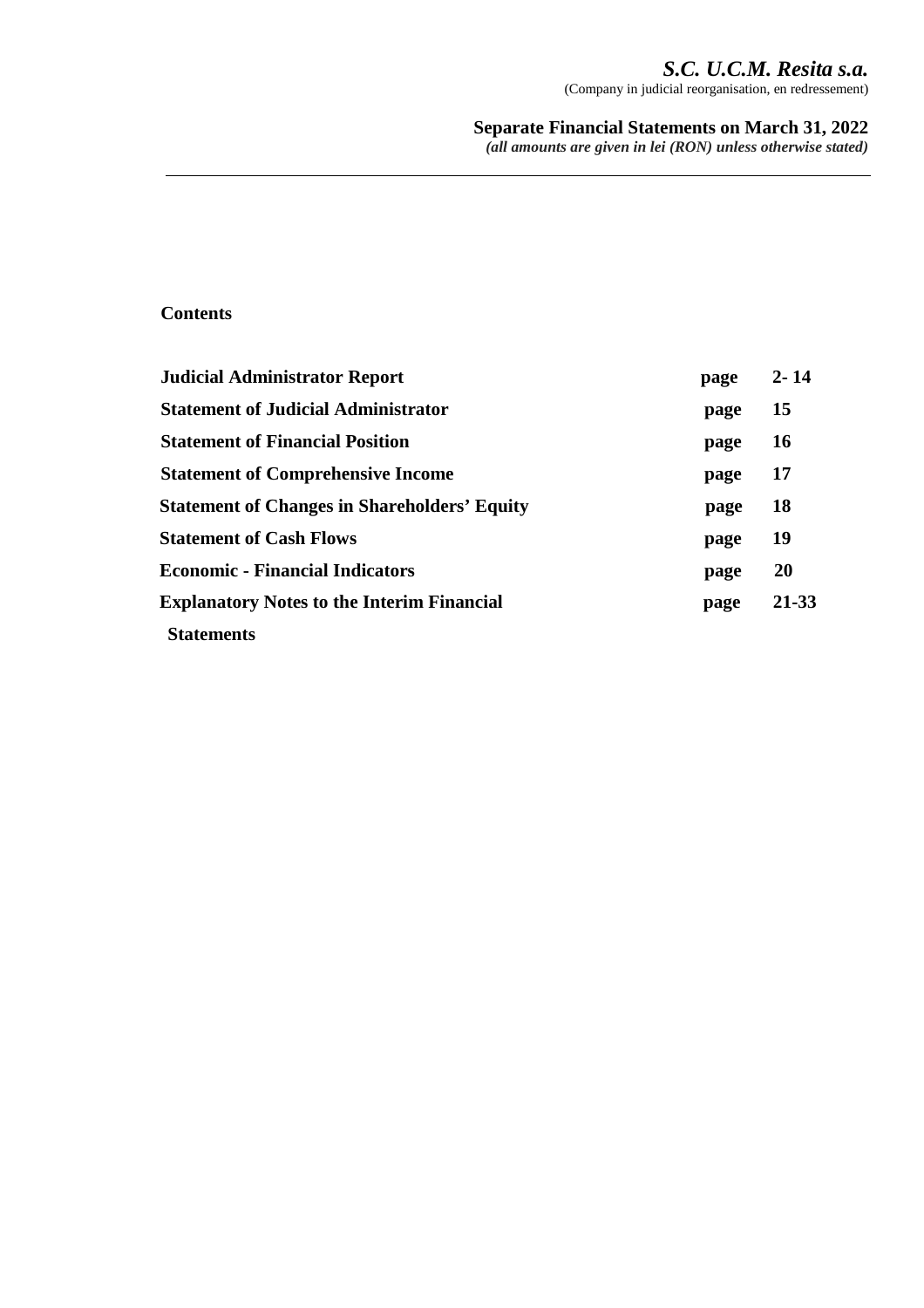# **Judicial Administrator Report on 31 March 2022**

The reports for the first quarter of 2022 were prepared in accordance with the provisions of OMFP 2844/2016, for the approval of the accounting regulations compliant with the International Financial Reporting Standards, corroborated with the provisions of Law 85/2006, Law on Insolvency Procedure.

The first quarter of 2022 was marked by the confirmation of the Reorganization Plan by Decision 351 of 01.02.2022 pronounced by the Bucharest Tribunal in file no. 75017/3/2011, which ordered that, during the reorganization, the Company should be managed by the Judicial Administrator. P.4

In the first quarter, the Company continued its activity according to the status of a company under observation until 01.02.2022 and of a company in judicial reorganization, after this date.

For a unitary presentation of the evolution of the Company's activity, both in terms of the quarterly reports required by the capital market legislation, and in the reports provided in art. 106, paragraph 1 of Law 85/2006, the Judicial Administrator decided that, from the point of view of reporting, the quarters related to the Reorganization Plan should coincide with the calendar quarters.

The Judicial Administrator proceeded to prepare this report to present the economic and financial evolution of the Company during the analyzed period, as well as the stage of implementation of the recovery measures included in the confirmed reorganization plan.

This report will analyze the period January-March 2022.

# **A. Statement of assets, debts and equity**

The situation of assets, debts and equity on 31.03.2022, compared to the beginning of 2022, is as follows::

|     |                            |                 | Lei             |
|-----|----------------------------|-----------------|-----------------|
| No. | <b>Balance sheet items</b> | 01.01.2022      | 31.03.2022      |
|     | Fixed assets               | 121,098,229     | 120,054,287     |
| 2   | <b>Current assets</b>      | 49,621,450      | 37,909,808      |
| 3   | Prepayments                | 40,764          | 24,738          |
|     | <b>TOTAL ASSETS</b>        | 170,760,443     | 157,988,833     |
| 4   | <b>Debts</b>               | 926,204,790     | 434,994,313     |
| 5   | Income in advance          | 11,277          | 11,277          |
| 6   | Provisions                 | 43, 177, 792    | 102,788,636     |
| 7   | Owner's equity             | (798, 633, 416) | (379, 805, 393) |
|     | <b>TOTAL LIABILITIES</b>   | 170,760,443     | 157,988,833     |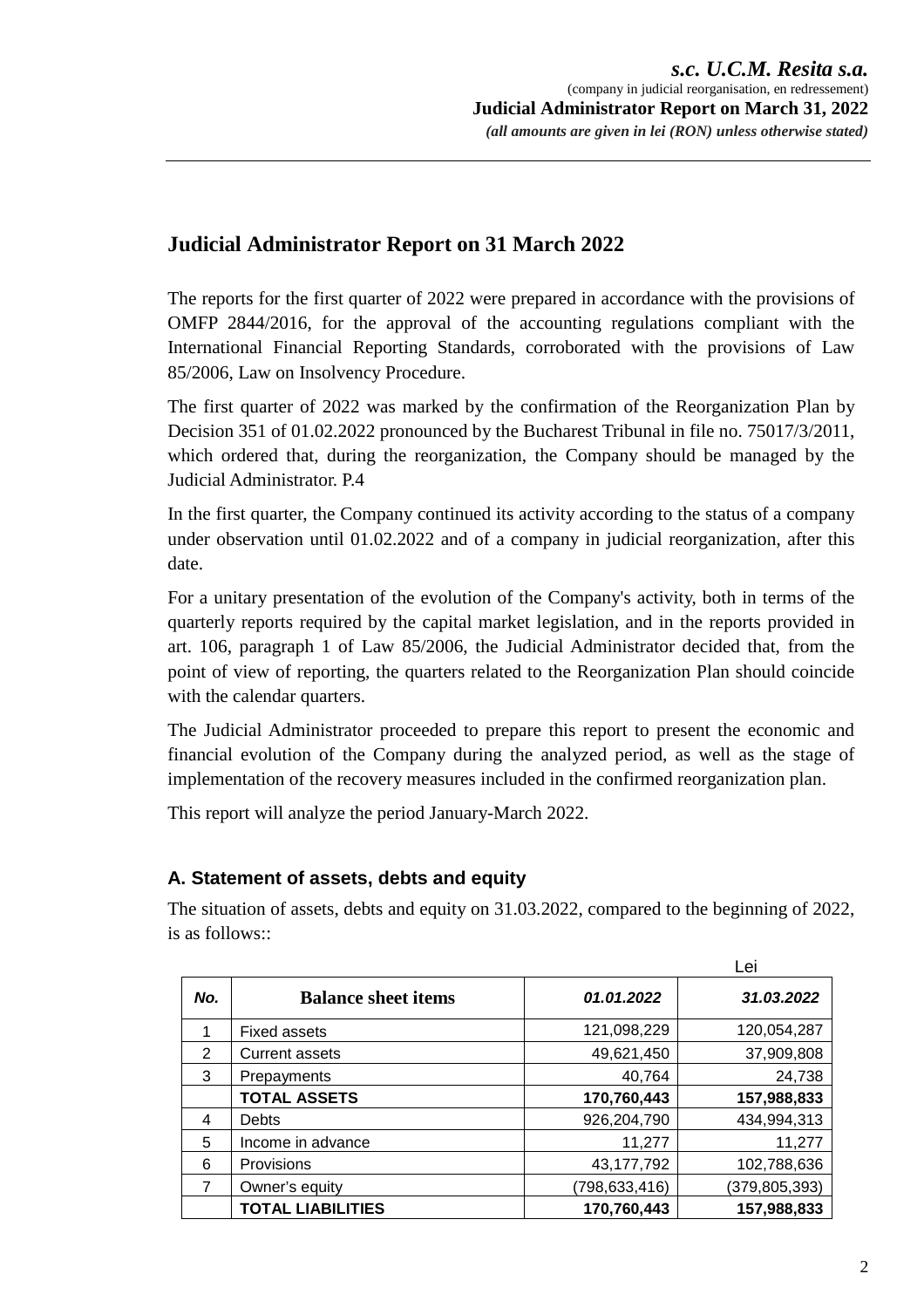Compared to the beginning of 2022, on 31.03.2022 the total assets registered a decrease of 7.48%, which is mainly due to the decrease of current assets by 23.60%, and current liabilities decreased by 53.03%.

Regarding the totality of the debts, we mention the fact that the Company implemented in the accounting, in February 2022, the Payment Program related to the Reorganization Plan.

Thus, the debt accounts were adjusted with the amount of 521,343,240 lei according with the Reorganization Plan which does not mention distributions to the categories of unsecured and subordinated receivables and distributions lower than the amounts allowed to the credit table for the category of unsecured budget receivables.

The debts existing in the balance on 31.03.2022 refer only to the rest to be distributed through the Payment Program, to which are added the current debts that are paid according to the resulting documents.

The following changes were recorded in the company's assets compared to the values existing at the beginning of 2022:

|             |                                 |             |             | Lei                |
|-------------|---------------------------------|-------------|-------------|--------------------|
| Nr.<br>crt. | <b>Designation of indicator</b> | 01.01.2022  | 31.03.2022  | <b>Differences</b> |
| 0           |                                 |             |             | $4 = 3 - 2$        |
|             | <b>Fixed assets</b>             | 121,098,229 | 120,054,287 | (1,043,942)        |
| 2           | Current assets                  | 49,621,450  | 37,909,808  | (11, 711, 642)     |
| 3           | Prepayments                     | 40,764      | 24,738      | 16,026)            |

The current assets existent in the patrimony registered the following evolution compared to the beginning of 2022

|             |                                 |            |            | Lei                |
|-------------|---------------------------------|------------|------------|--------------------|
| Nr.<br>crt. | <b>Designation of indicator</b> | 01.01.2022 | 31.03.2022 | <b>Differences</b> |
| 0           |                                 | 2          | 3          | $4 = 3 - 2$        |
|             | Stocks, of which:               | 22,512,085 | 14,503,280 | (8,008,805)        |
| 1.a         | - raw material and consumables  | 3,937,490  | 3,769,034  | (168, 456)         |
| 1.b         | - production in progress        | 13,332,659 | 7,026,068  | (6,306,591)        |
| 1.c         | - finished products and goods   | 5,099,641  | 3,702,449  | (1, 397, 192)      |
| 1.d         | - down payments                 | 142,295    | 5,729      | (136, 566)         |
| 2           | Other current assets of which:  | 27,109,365 | 23,406,528 | (3,702,837)        |
| 2.a         | - receivables                   | 19,667,910 | 17,340,826 | (2,327,084)        |
| 2.b         | - cash and cash equivalents     | 7,441,455  | 6,065,702  | (1, 375, 753)      |

Production in progress decreased mainly as a result of the increase in impairment adjustments related to the Caineni HPP project. This increase was imposed due to the fact that through the Reorganization Plan the claim of Hidroelectrica SA representing an advance for this project was not included in the Payment Program.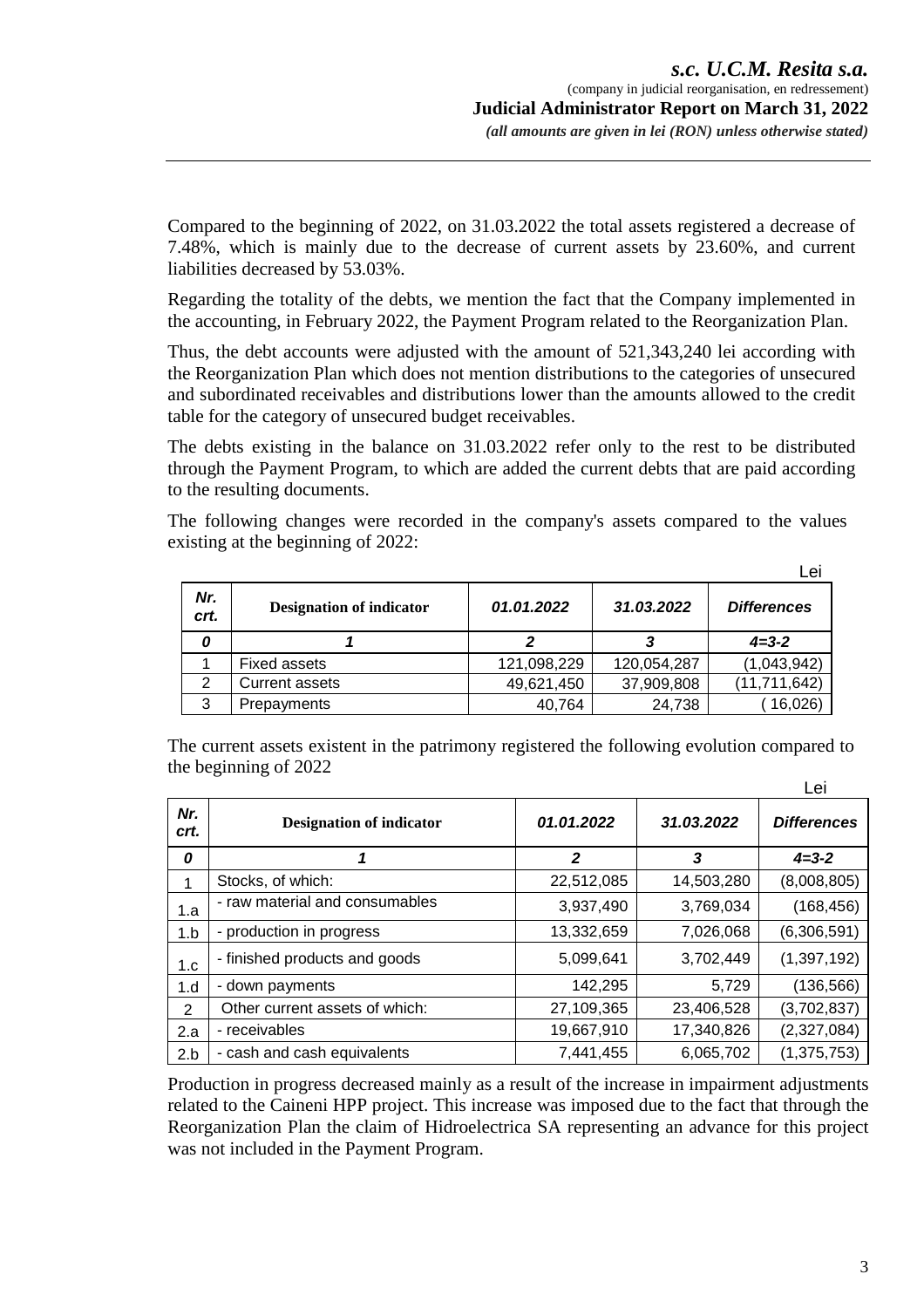|     |                                        |               |                 | Lei                |
|-----|----------------------------------------|---------------|-----------------|--------------------|
| No. | Indicator name                         | 01.01.2022    | 31.03.2022      | <b>Differences</b> |
| 0   |                                        |               |                 | $4 = 3 - 2$        |
|     | Owner's equity                         | (798,633,416) | (379, 805, 393) | 418,828,023        |
| 2   | <b>Debts</b>                           | 926,204,790   | 434,994,313     | (491, 210, 477)    |
| 3   | Income in advance                      | 11,277        | 11,277          |                    |
| 4   | Provisions for liabilities and charges | 43, 177, 792  | 102,788,636     | 59,610,844         |

Within the liabilities of *the Company*, the patrimonial changes compared to the beginning of 2022 are the following:

The resumption on income of the debts admitted to the credit table that did not benefit from distributions, respectively benefited from diminished distributions through the Payment Program had a significant impact on the owner's equity.

The Bucharest Court trails the criminal case no. 8308/3/2021, for the crime of embezzlement, for the amount of 59,480,839 lei, in which UCM Resita SA together with Energy Holding SA have the quality of civilly responsible parties.

In order to avoid the impact that the completion of this file could have on the future financial statements, the Company, according to the precautionary principle, constituted a provision for litigation amounting to 59,480,839 lei.

# **B. Profit and loss account**

Following the confirmation of the Reorganization Plan and the correlation of the debts recorded in the credit table with the amounts to be distributed according to the Payment Program, the amount of 521,343,240 lei was resumed on revenues, which determined the significant increase of operating income compared to the same period of the previous year.

The following indicators stand out from the profit and loss account:  $L$ ci

| ᄕ   |                                      |            |             |
|-----|--------------------------------------|------------|-------------|
| No. | Indicator name                       | 31.03.2021 | 31.03.2022  |
| 1   | <b>Turnover (2+3-4)</b>              | 3,760,962  | 2,174,737   |
| 2   | Production sold                      | 3,760,962  | 2,174,737   |
| 3   | Revenues from sale of goods          |            |             |
| 4   | Discounts granted                    |            |             |
| 5   | Changes in stocks:<br>Credit balance | 268,610    | 334,462     |
|     | Debtor balance                       |            |             |
| 6   | Capitalized production               |            |             |
| 7   | Exercise production (1+/-5+6)        | 4,029,572  | 2,509,199   |
| 8   | Other operating revenues             | 295,101    | 526,564,216 |
| 9   | Operating revenues, total (7+8)      | 4,324,673  | 529,073,415 |
| 10  | Financial revenues, total            | 368,293    | 611,953     |
| 11  | Total revenues (9+10)                | 4,692,966  | 529,685,368 |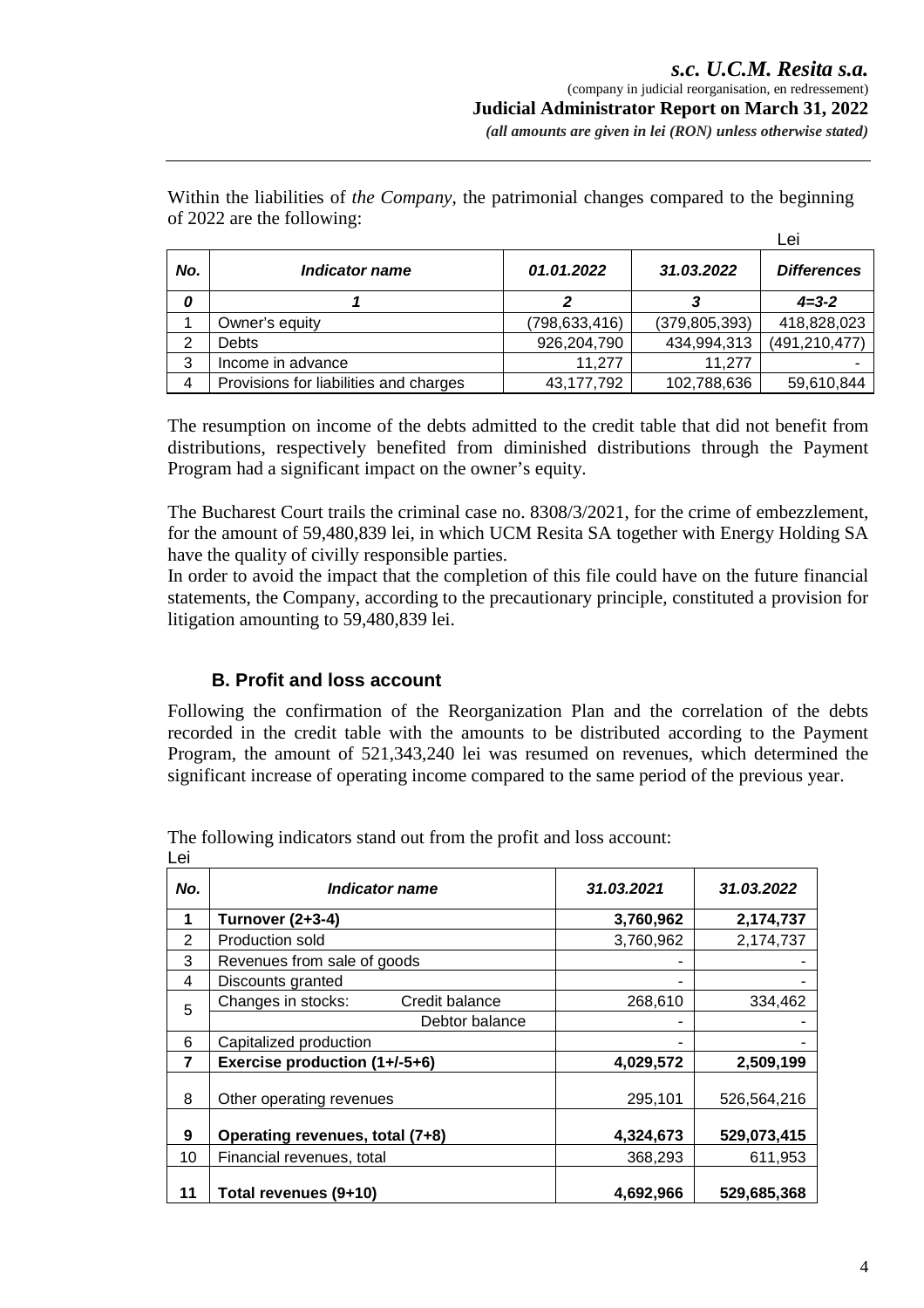*(all amounts are given in lei (RON) unless otherwise stated)* 

As a structure, the operating income, on 31.03.2022, is as follows:

| Nr.<br>crt. | Indicator name                     | 31.03.2021 | 31.03.2022 |
|-------------|------------------------------------|------------|------------|
|             | Turnover                           | 86.97%     | 0.41%      |
| 2           | Changes in stocks                  | 6.21%      | 0.06%      |
| 3           | Revenues from sale of fixed assets | 0.00%      | 0.00%      |
| 4           | Other operating revenues           | 6.82%      | 99.53%     |
|             | TOTAL                              | 100,00%    | 100,00%    |

The Company's are presented in the following table:

|     | Lei                                        |            |            |
|-----|--------------------------------------------|------------|------------|
| No. | Indicator name                             | 31.03.2021 | 31.03.2022 |
| 1   | Expenses on raw material and consumables   | 914,470    | 424,388    |
| 2   | Other external expenses (energy and water) | 1,679,713  | 1,738,279  |
| 3   | Expenses with the personnel                | 6,649,861  | 6,124,410  |
| 4   | Adjustments                                | 1,105,310  | 67,960,947 |
| 5   | Other operating expenses, of which:        | 1,512,021  | 2,289,319  |
| 6   | Total operating expenses (rw. 1 la 5)      | 11,861,375 | 78,537,343 |
| 7   | <b>Total financial expenses</b>            | 16,620     | 445,985    |
| 8   | <b>TOTAL EXPENSES</b>                      | 11,877,995 | 78,983,328 |

Compared to the same period of last year, on 31.03.2022 there is an increase in operating expenses, due to the increase in impairment adjustments and provisions for litigation.

As a structure, operating expenses are as follows:

| No. | Indicator name                             | 31.03.2021 | 31.03.2022 |
|-----|--------------------------------------------|------------|------------|
|     | Expenses on goods                          | 8.06%      | 0.56%      |
| 2   | Other external expenses (energy and water) | 14.16%     | 2.21%      |
| 3   | Expenses with the personnel                | 56.06%     | 7.80%      |
|     | Adjustments                                | 9.32%      | 86.53%     |
| 5   | Other operating expenses                   | 12.40%     | 2.90%      |
|     | TOTAL                                      | 100,00%    | 100,00%    |

The evolution of the results is presented in the following table: Lei

| ∼           |                                   |               |             |
|-------------|-----------------------------------|---------------|-------------|
| Nr.<br>crt. | Indicator name                    | 31.03.2021    | 31.03.2022  |
|             | Operating revenues                | 4,324,673     | 529,073,415 |
| 2           | operating expenses                | 11,861,375    | 78,537,343  |
| 3           | <b>Operating activities</b>       | (7, 536, 702) | 450,536,072 |
| 4           | <b>Financial revenues</b>         | 368,293       | 611,953     |
| 5           | <b>Financial expenses</b>         | 16,620        | 445,985     |
| 6           | <b>Financial result</b>           | 351,673       | 165,968     |
| 7           | The profit tax                    |               | 31,874,017  |
| 8           | Net result for the financial year | (7, 185, 029) | 418,828,023 |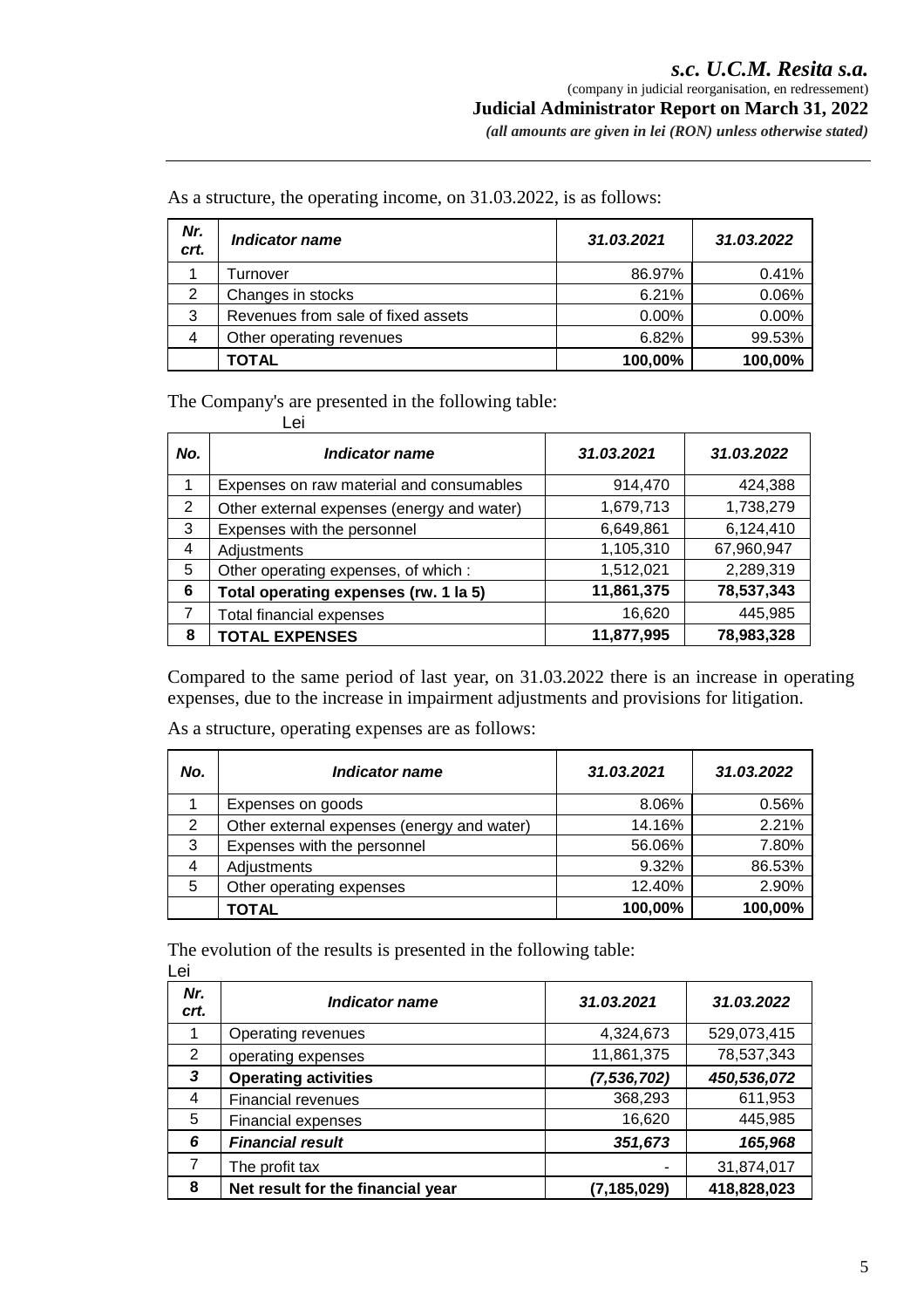The net result of the financial year on March 31, 2022 materialized in a net profit of 418,828,023 lei, compared to the same period of 2021 when a net loss of 7,185,029 lei was registered.

#### **C. Status of sales offers and contracts**

Between 01.01.2022 and 31.03.2022, at the request of potential customers, the Company sent offers totaling 65,428,369 lei, which materialized in contracts, within the same period, amounting to 1,335,509 lei.

It is expected that contracts will be concluded in the next period on the basis of offers submitted in the first quarter.

The Company's production activity is mainly focused on the execution and repair of hydropower equipment, but efforts are being made to find new customers in other fields of activity.

Thus, during March, it was possible to build a new business relationship with a German customer in the field the chemical industry, the objective of UCM Resita being to assimilate as many products of this type and build a series production.

It also aims to consolidate another area other than that of hydro parts, namely the repair of high power electric motors from 600 kW to 6,000 kW.

# **D. Personnel situation**

On 31.03.2022, the company had 564 employees with an individual employment contract, both for an indefinite period and for a fixed period.

Direct productive staff represents 62.23% of the total staff, and the share of indirect productive staff, including TESA, is 37.76%. The report is kept within acceptable limits, although the Company has 102 fewer employees than on 31.03.2021.

UCM Resita, like many other companies in the Romanian industry, is facing, on the one hand, the lack of qualified staff on the labor market and, on the other hand, the permanent raising of the average age of staff.

On 31.03.2022, the Company has 40 employees who ccumulate the pension with the salary, until the end of 2025, and 165 employees will meet the retirement conditions.

The situation of UCM Resita personnel on 31.03.2022, on the two industrial platforms (detailed on sections and services) is presented in the table below:

**STATUS OF PERSONNEL BY SECTIONS AND SERVICES ON 31.03.2022** 

| <b>DEPARTMENT</b>                              | No of<br><b>Employees</b> | of whom       |                          | Location-<br>platform |
|------------------------------------------------|---------------------------|---------------|--------------------------|-----------------------|
|                                                |                           | <b>Direct</b> | Indirect+<br><b>TESA</b> |                       |
| DG0000 GENERAL DIRECTOR - CEO                  |                           |               |                          | <b>ABC</b>            |
| DG0000 CEO AND ECONOMIC DIRECTOR ASSISTANT     |                           |               |                          | <b>ABC</b>            |
| <b>DD0010 ELECTRICITY DISTRIBUTION SERVICE</b> | 23                        |               | 23                       | <b>ABC</b>            |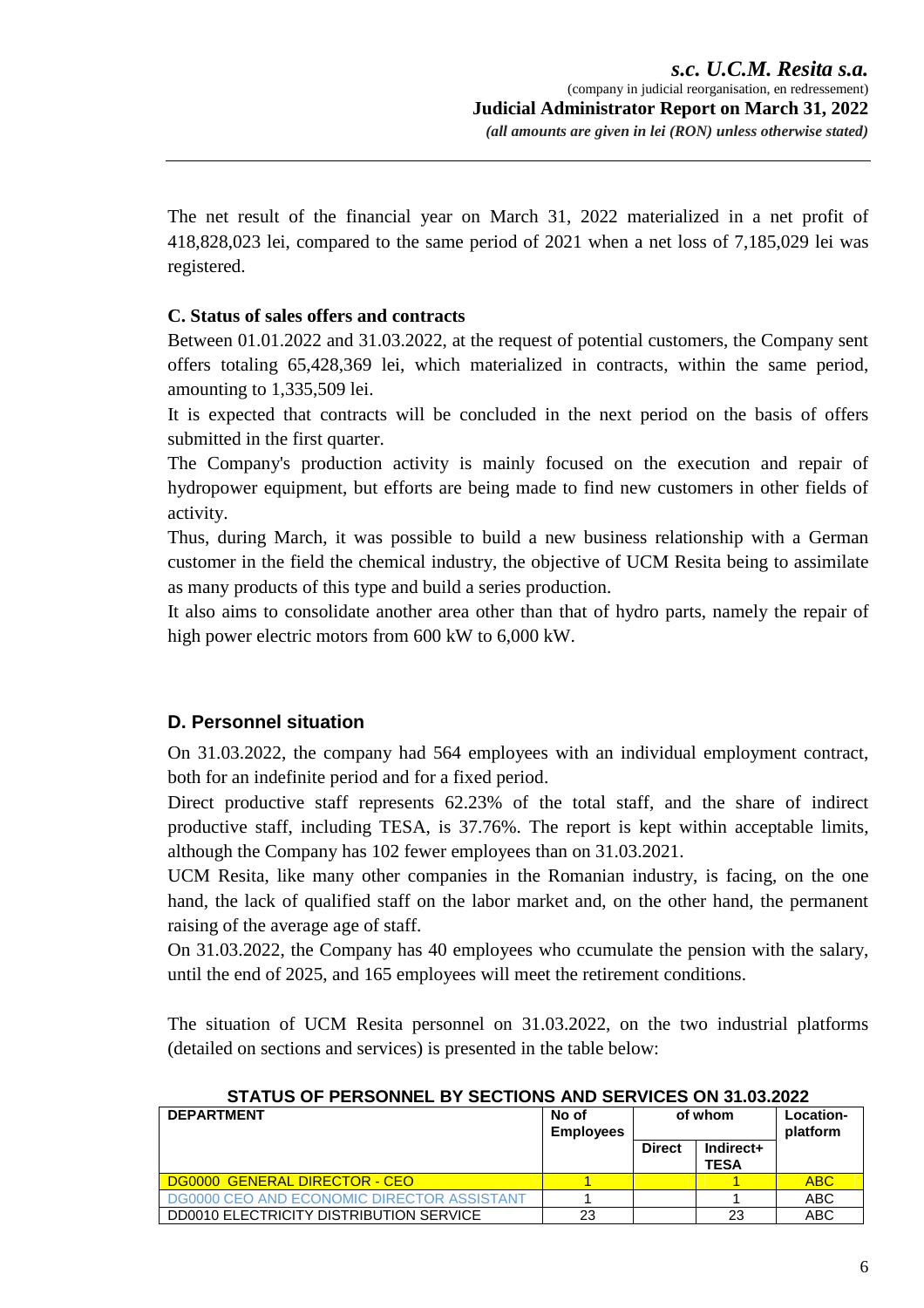#### *s.c. U.C.M. Resita s.a.*  (company in judicial reorganisation, en redressement)

 **Judicial Administrator Report on March 31, 2022** 

*(all amounts are given in lei (RON) unless otherwise stated)* 

| DG0010 Safety and Occupational Health Service          | 1               |                 | 1               | <b>ABC</b>      |
|--------------------------------------------------------|-----------------|-----------------|-----------------|-----------------|
| <b>DG0020 Private Emergency Service</b>                | $\overline{13}$ |                 | 13              | <b>ABC</b>      |
| DG0030 Audit and Quality Management Department         | 3               |                 | 3               | <b>ABC</b>      |
| DG0040 Sales & Marketing Service                       | $\mathbf{1}$    |                 | $\mathbf{1}$    | <b>ABC</b>      |
| DG0050 Contract Management Service                     | $\overline{3}$  |                 | 3               | <b>ABC</b>      |
| <b>DG0060 Environmental Protection Service</b>         | $\overline{2}$  |                 | $\overline{2}$  | <b>ABC</b>      |
| <b>DI0010 ADMINISTRATIVE AND ENERGY</b>                | $\overline{9}$  |                 | 9               | <b>ABC</b>      |
| CONSTRUCTION SERVICE                                   |                 |                 |                 |                 |
| <b>DF0000 HUMAN RESOURCES AND ECONOMIC</b>             | $\overline{1}$  |                 | $\overline{1}$  | <b>ABC</b>      |
| <b>DIRECTOR</b>                                        |                 |                 |                 |                 |
| DF0011-DF0014 Accounting Service                       | 7               |                 | 7               | <b>ABC</b>      |
| DF0020 Controlling Service and General Secretariat     | $\overline{4}$  |                 | 4               | <b>ABC</b>      |
| DF0051 Prices Office                                   | $\mathbf{1}$    |                 | 1               | <b>ABC</b>      |
| DF0030 Human Resources Department                      | 6               |                 | 6               | <b>ABC</b>      |
| DF0041 Juridic Office                                  | 1               |                 | 1               | <b>ABC</b>      |
| DF0060 Projects and Applications Service               | 3               |                 | 3               | <b>ABC</b>      |
| DF0070 Logistics and Acquisitions Service              | 14              |                 | 14              | <b>ABC</b>      |
| <b>DP0000 Director of Production</b>                   | $\overline{1}$  |                 | $\overline{1}$  | <b>ABC</b>      |
| DP0000 ASSISTANT TO THE DIRECTOR                       | $\mathbf{1}$    |                 | $\mathbf{1}$    | <b>ABC</b>      |
| DP0010 Scheduling and Production Tracking Service      | $\overline{3}$  |                 | 3               | <b>ABC</b>      |
| DP0020 P&M&DEP Lab                                     | $\overline{4}$  |                 | 4               | <b>ABC</b>      |
| DP0030 Technical Assistance and PIF Service            | $\mathbf{1}$    | $\mathbf{1}$    |                 | <b>ABC</b>      |
| DP0100 Maintenance Department                          | 29              |                 | 29              | <b>ABC</b>      |
| DP0310 Turbine and Navel Spare Parts Section           | 20              | $\overline{15}$ | 5               | <b>ABC</b>      |
| DP0320 The Heavy Mechanics Section                     | 42              | 38              | 4               | <b>ABC</b>      |
| DP0600 Welded Assemblies and Mechanical Processing     | 94              | 75              | 19              | CÂLNICEL        |
| Section                                                |                 |                 |                 |                 |
| <b>DP0800 Heat Treatments Section</b>                  | 20              | 15              | $\overline{5}$  | <b>ABC</b>      |
| DP1110 Electric Machinery Section I                    | 115             | 104             | 11              | <b>ABC</b>      |
| DP1120 Electric Machinery Section II                   | 72              | 65              | $\overline{7}$  | <b>CÂLNICEL</b> |
| DT0010 Lengths, Forces, Temperatures, Pressures        | 4               |                 | 4               | <b>ABC</b>      |
| Laboratory                                             |                 |                 |                 |                 |
| DT0020 Non-destructive Control Laboratory              | 5               |                 | $\overline{5}$  | <b>ABC</b>      |
| DT0030 Physico-Chemical Laboratory Department          | 4               |                 | 4               | <b>ABC</b>      |
| DT0040 Techno-Hidro Department                         | 6               | 6               |                 | <b>ABC</b>      |
| DT0050 CTC Department                                  | 13              |                 | $\overline{13}$ | <b>ABC</b>      |
| DT0061 Constructive Design Of Product Security Systems | $\overline{2}$  | $\overline{2}$  |                 | <b>ABC</b>      |
| DT0070 Chief Welder Service                            | $\overline{7}$  | $\overline{7}$  |                 | ABC             |
| DT0080 Structure, Coding And Manufacturing Launch      | $\overline{7}$  | $\overline{7}$  |                 | <b>ABC</b>      |
| Service                                                |                 |                 |                 |                 |
| DT0090 Design, Hydraulic Turbines, Valves And Sdvs     | 10              | 10              |                 | <b>ABC</b>      |
| Department                                             |                 |                 |                 |                 |
| DT0100 Hydrogenerator Design Service                   | 6               | 6               |                 | <b>ABC</b>      |
| TI0031 Help Desk and Network Administration Office     | 4               |                 | 4               | <b>ABC</b>      |
| <b>TOTAL EMPLOYEES</b>                                 | 564             | 351             | 213             |                 |

Because of the lack of orders, the company continues in April - May 2022 the application of the measure of suspension of individual employment contracts according to the provisions of art.52 paragraph 1 letter c and art.53 of the Labor Code in sections and services where it is not loading.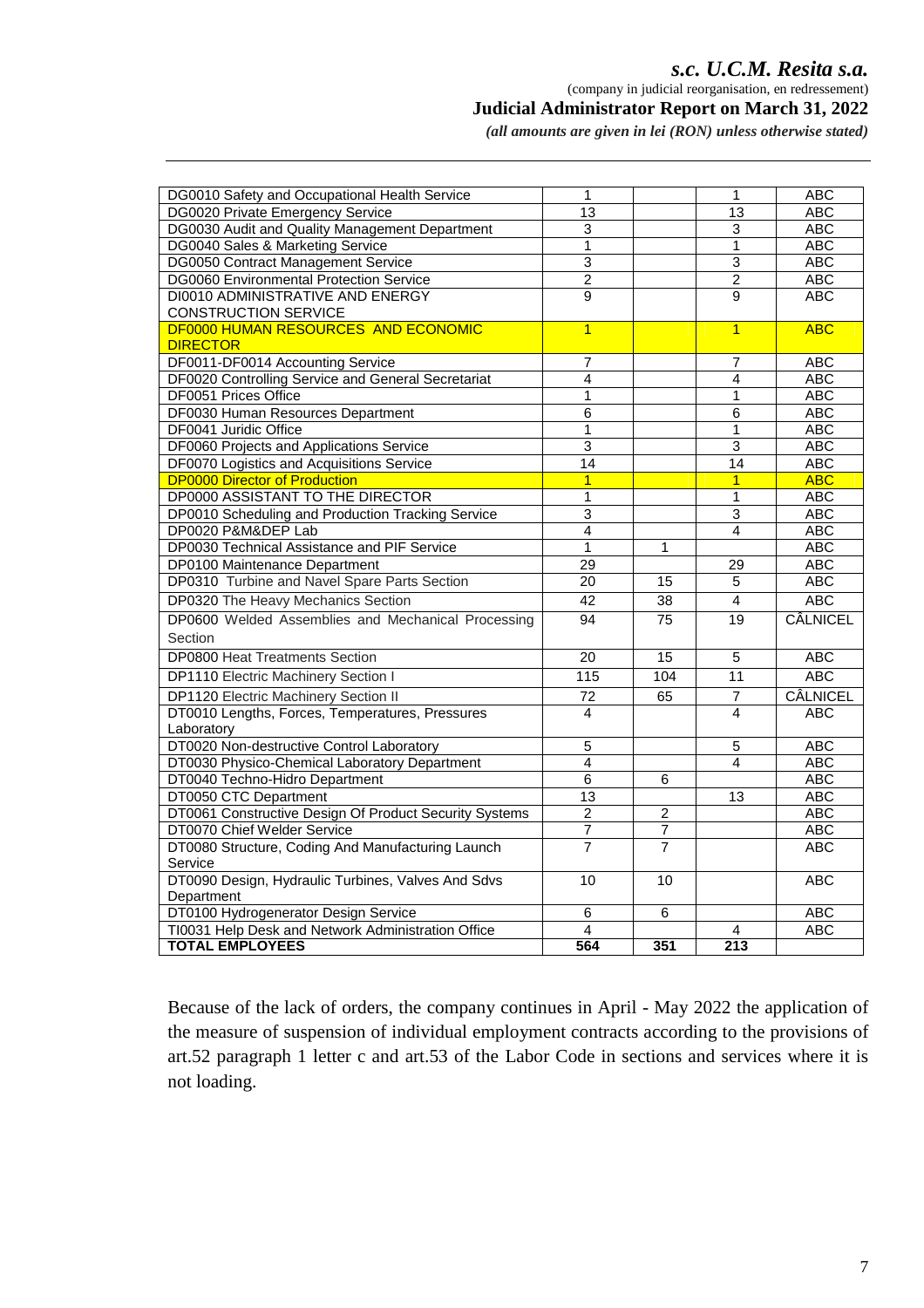# **E. The securities market**

Based on the entry into the reorganization period, the Bucharest Stock Exchange ordered the reintroduction of UCM Resita shares into trading starting with 09.02.2022.

The trading history of the shares of UCM Resita SA on the Bucharest Stock Exchange, after the resumption of trading, is shown in the table below:

| <b>Date</b>     | <b>Market</b> | <b>Tran</b><br>sactio<br>ns | <b>Volume</b> | <b>Value</b> | <b>Opening</b><br>price | <b>Minimu</b><br>m price | <b>Maximu</b><br>m price | <b>Medium</b><br>price | <b>Closing</b><br>price | Var.<br>(%) |
|-----------------|---------------|-----------------------------|---------------|--------------|-------------------------|--------------------------|--------------------------|------------------------|-------------------------|-------------|
| 31.03.2022 REGS |               | 1                           | 5             | 5.45         | 1.0900                  | 1.0900                   | 1.0900                   | 1.0900                 | 1.0900                  | 11.79       |
| 30.03.2022 REGS |               | $\mathbf{1}$                | $\mathbf{1}$  | 0.98         | 0.9750                  | 0.9750                   | 0.9750                   | 0.9750                 | 0.9750                  | 14.71       |
| 29.03.2022      | <b>REGS</b>   | $\overline{4}$              | 917           | 780.77       | 0.9600                  | 0.8500                   | 0.9600                   | 0.8500                 | 0.8500                  | $-15.00$    |
| 28.03.2022      | <b>REGS</b>   | $\mathfrak{Z}$              | 53            | 50.50        | 1.0000                  | 0.9500                   | 1.0000                   | 0.9550                 | 1.0000                  | $-0.99$     |
| 25.03.2022 REGS |               | 14                          | 13,453        | 12,893.46    | 0.9750                  | 0.8000                   | 1.0100                   | 0.9600                 | 1.0100                  | 13.48       |
| 24.03.2022      | <b>REGS</b>   | 15                          | 20.947        | 13.951.28    | 0.6650                  | 0.6650                   | 0.8900                   | 0.6650                 | 0.8900                  | 14.10       |
| 23.03.2022 REGS |               | $\mathbf{1}$                | 1,000         | 780.00       | 0.7800                  | 0.7800                   | 0.7800                   | 0.7800                 | 0.7800                  | $-13.33$    |
| 22.03.2022 REGS |               | $\sqrt{2}$                  | 1,000         | 900.00       | 0.9000                  | 0.9000                   | 0.9000                   | 0.9000                 | 0.9000                  | $-12.62$    |
| 21.03.2022 REGS |               | $\mathfrak{Z}$              | 1,250         | 1,300.50     | 1.1600                  | 1.0300                   | 1.1600                   | 1.0400                 | 1.0300                  | $-11.21$    |
| 18.03.2022 REGS |               | 50                          | 61,053        | 75,950.73    | 1.5600                  | 1.1600                   | 1.5600                   | 1.2400                 | 1.1600                  | $-14.71$    |
| 17.03.2022 REGS |               | 31                          | 16,595        | 22,569.20    | 1.3600                  | 1.3600                   | 1.3600                   | 1.3600                 | 1.3600                  | 14.29       |
| 16.03.2022 REGS |               | 19                          | 18,553        | 22,078.07    | 1.1900                  | 1.1900                   | 1.1900                   | 1.1900                 | 1.1900                  | 14.42       |
| 15.03.2022      | <b>REGS</b>   | 14                          | 15,545        | 16,166.80    | 1.0400                  | 1.0400                   | 1.0400                   | 1.0400                 | 1.0400                  | 14.92       |
| 14.03.2022 REGS |               | 19                          | 24,000        | 21,715.50    | 0.8950                  | 0.8950                   | 0.9050                   | 0.9050                 | 0.9050                  | 14.56       |
| 11.03.2022 REGS |               | 15                          | 11,342        | 8,960.18     | 0.7900                  | 0.7900                   | 0.7900                   | 0.7900                 | 0.7900                  | 14.49       |
| 10.03.2022      | <b>REGS</b>   | 11                          | 6,430         | 4,426.70     | 0.6900                  | 0.6800                   | 0.6900                   | 0.6900                 | 0.6900                  | 15.00       |
| 09.03.2022      | <b>REGS</b>   | $\sqrt{2}$                  | 800           | 480.00       | 0.6000                  | 0.6000                   | 0.6000                   | 0.6000                 | 0.6000                  | 14.29       |
| 08.03.2022 REGS |               | $\mathbf{1}$                | 700           | 367.50       | 0.5250                  | 0.5250                   | 0.5250                   | 0.5250                 | 0.5250                  | 14.13       |
| 07.03.2022 REGS |               | $\overline{4}$              | 1,900         | 874.00       | 0.4600                  | 0.4600                   | 0.4600                   | 0.4600                 | 0.4600                  | 15.00       |
| 04.03.2022      | <b>REGS</b>   | $\mathbf{1}$                | 700           | 280.00       | 0.4000                  | 0.4000                   | 0.4000                   | 0.4000                 | 0.4000                  | 14.94       |
| 03.03.2022 REGS |               | 1                           | 600           | 208.80       | 0.3480                  | 0.3480                   | 0.3480                   | 0.3480                 | 0.3480                  | 14.47       |
| 02.03.2022 REGS |               | $\mathbf{1}$                | 700           | 212.80       | 0.3040                  | 0.3040                   | 0.3040                   | 0.3040                 | 0.3040                  | 14.29       |
| 01.03.2022      | REGS          | $\mathbf{1}$                | 1,000         | 266.00       | 0.2660                  | 0.2660                   | 0.2660                   | 0.2660                 | 0.2660                  | 14.66       |
| 28.02.2022 REGS |               | $\mathbf{2}$                | 1,200         | 278.40       | 0.2320                  | 0.2320                   | 0.2320                   | 0.2320                 | 0.2320                  | 14.85       |
| 25.02.2022 REGS |               | 10                          | 58,050        | 11,102.80    | 0.2020                  | 0.1790                   | 0.2020                   | 0.1910                 | 0.2020                  | 14.12       |
| 24.02.2022 REGS |               | $\tau$                      | 35,990        | 6,370.23     | 0.1770                  | 0.1770                   | 0.1770                   | 0.1770                 | 0.1770                  | 14.94       |
| 23.02.2022 REGS |               | $\mathbf{1}$                | 1,000         | 154.00       | 0.1540                  | 0.1540                   | 0.1540                   | 0.1540                 | 0.1540                  | 14.93       |
| 22.02.2022 REGS |               | $\mathfrak{Z}$              | 14,800        | 1,983.20     | 0.1340                  | 0.1340                   | 0.1340                   | 0.1340                 | 0.1340                  | 14.53       |
| 21.02.2022 REGS |               | 5                           | 16,680        | 1,764.59     | 0.0925                  | 0.0925                   | 0.1170                   | 0.1060                 | 0.1170                  | 95.33       |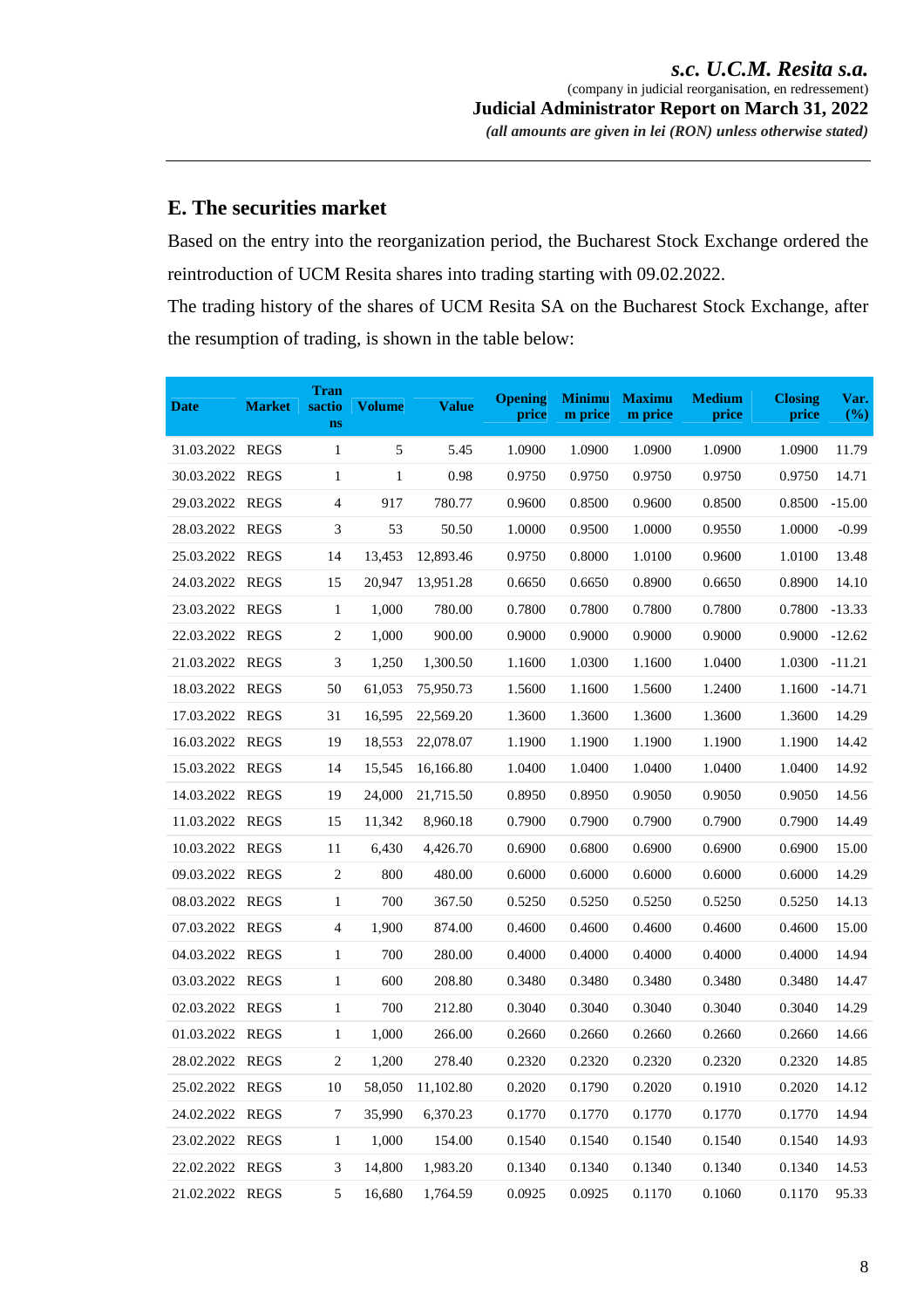As can be seen from the chart below, the evolution of UCM Resita shares in the 21.02.2022- 31.03.2022 period registered an upward trend, the maximum quotation being registered on 17.03.2022, when the closing price was 1.36 lei.



#### **F. Distribution situation**

According to the Payment Program annexed to the Reorganization Plan of the activity of the debtor UCM Resita SA, during the analyzed period, distributions were provided to the category of salary receivables, in the first 30 days from the confirmation of the Plan.

We present below the situation of the distributions, in total amount of 141,406 lei, made, on 28.02.2022, to the creditors from the category of salary receivables, being the only category not disadvantaged by the Plan: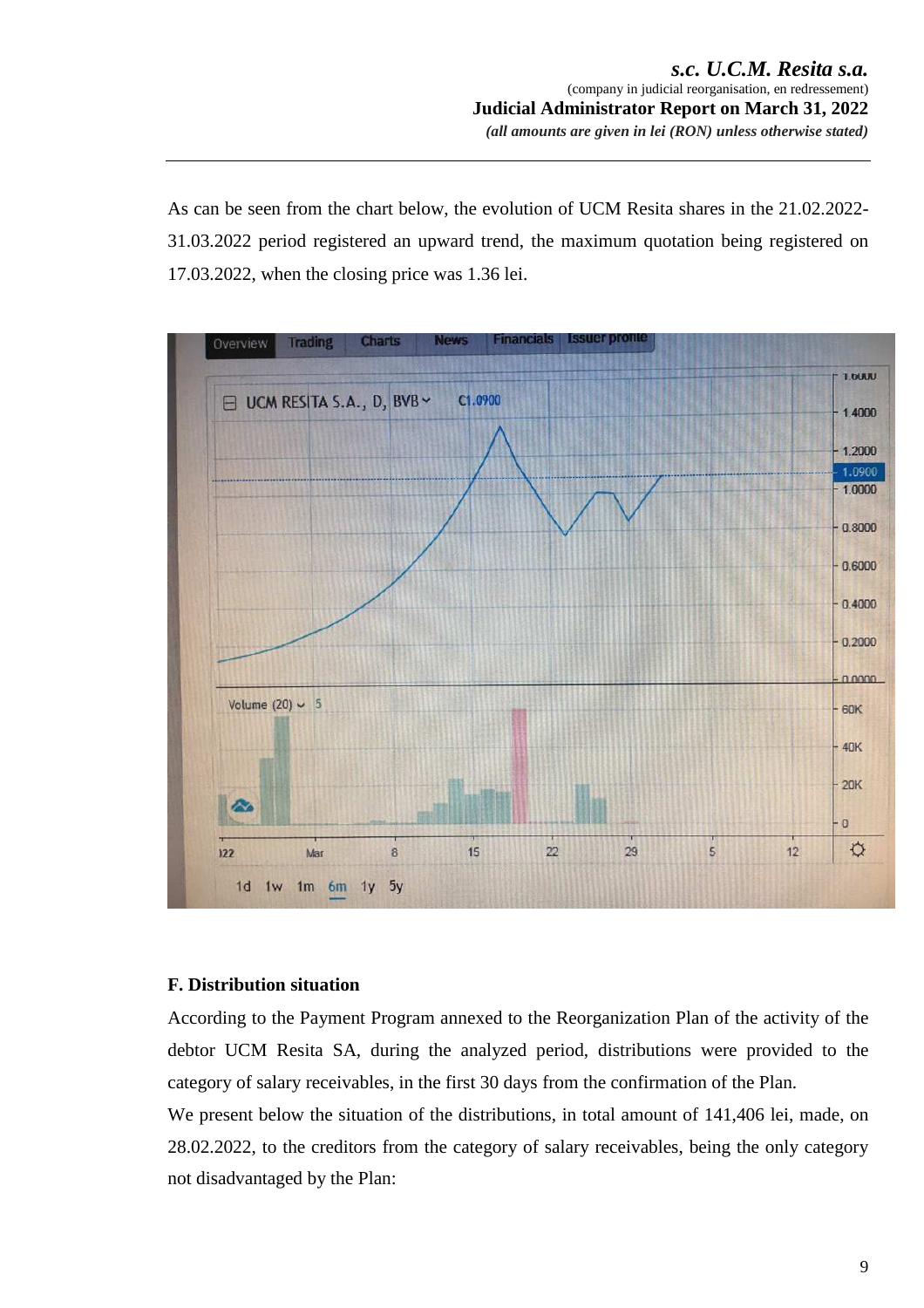# *s.c. U.C.M. Resita s.a.*

 (company in judicial reorganisation, en redressement)  **Judicial Administrator Report on March 31, 2022** 

*(all amounts are given in lei (RON) unless otherwise stated)* 

| <b>No</b>     | Category                                                                                                                                                                   | <b>Distributions</b><br>of amounts<br>within 30<br>days from the<br>confirmation<br>of the<br>reorganizatio<br>n Plan | The first<br>quarter of<br>the plan -<br><b>Amounts</b><br>remaining<br>to be<br>distributed<br>from the<br>sale of the<br><b>Mociur</b><br>platform | <b>Distribution</b><br>of amounts<br>from core-<br>business<br>sales | <b>Distributions of</b><br>amounts from<br>sale assets<br>apart from the<br>core-business<br>sphere, which<br>are not<br>necessary for<br>the<br>development of<br>the production<br>activity | <b>TOTAL</b><br><b>DISTRIBU</b><br><b>TIONS</b> | <b>Payments</b><br>made within<br>30 days of<br>the<br>Reorganizatio<br>n Plan<br>confirmation | <b>Rest</b><br>to be<br>distrib<br>uted |
|---------------|----------------------------------------------------------------------------------------------------------------------------------------------------------------------------|-----------------------------------------------------------------------------------------------------------------------|------------------------------------------------------------------------------------------------------------------------------------------------------|----------------------------------------------------------------------|-----------------------------------------------------------------------------------------------------------------------------------------------------------------------------------------------|-------------------------------------------------|------------------------------------------------------------------------------------------------|-----------------------------------------|
| $\mathbf{I}$  |                                                                                                                                                                            |                                                                                                                       |                                                                                                                                                      |                                                                      | Salary receivables, art.123, paragraph (1) point 2 of Law no.85 / 2006                                                                                                                        |                                                 |                                                                                                |                                         |
| 1             | Independent<br>Free Union SC<br><b>UCMR RESITA</b><br>SA, Federation of<br>Trade Unions of<br>"Metal" Workers.<br>affiliated to the<br><b>National Trade</b><br>Union Bloc | 46,356.00                                                                                                             | 0.00                                                                                                                                                 | 0.00                                                                 | 0.00                                                                                                                                                                                          | 46,356.00                                       | 46,356.00                                                                                      | 0.00                                    |
| $\mathcal{P}$ | THE UNION<br>RESITA 1771<br><b>UCMR</b>                                                                                                                                    | 95,050.00                                                                                                             | 0.00                                                                                                                                                 | 0.00                                                                 | 0.00                                                                                                                                                                                          | 95,050.00                                       | 95,050.00                                                                                      | 0.00                                    |
|               | <b>TOTAL GROUP</b>                                                                                                                                                         | 141,406.00                                                                                                            | 0.00                                                                                                                                                 | 0.00                                                                 | 0.00                                                                                                                                                                                          | 141,406.00                                      | 141,406.00                                                                                     | 0.00                                    |

The second stage of distributions provided by the Reorganization Plan must be completed by the end of the first quarter of the Plan, respectively by 02.05.2022.

The creditors benefiting from these distributions are:

| <b>No</b>      | Category                                                                                                       | <b>I Quarter of the Plan - Amounts</b><br>remaining to be distributed from<br>the sale of the Mociur platform |
|----------------|----------------------------------------------------------------------------------------------------------------|---------------------------------------------------------------------------------------------------------------|
| ı              | <b>Guaranteed receivables</b>                                                                                  |                                                                                                               |
| 1              | Authority for the administration of state assets<br>(AAAS) -OUG 97/2013                                        | 3,812,858.44                                                                                                  |
| 2              | Seraghis Loan Management LTD                                                                                   | 0.00                                                                                                          |
|                | <b>TOTAL GROUP</b>                                                                                             | 3,812,858.44                                                                                                  |
| $\mathbf{II}$  | <b>Budget receivables</b>                                                                                      |                                                                                                               |
| 1              | Authority for the administration of state assets<br>(AAAS) -OUG 97/2013                                        | 3,227,295.07                                                                                                  |
| 2              | State Asset Management Authority (AAAS)                                                                        | 97,234.95                                                                                                     |
| 3              | Timisoara Regional Directorate for Excise and<br><b>Customs Operations</b>                                     | 22,602.33                                                                                                     |
| 4              | Resita Local Council - Public Service "Taxes<br>and Fees Department"                                           | 11,712.29                                                                                                     |
| 5              | Anina City Hall                                                                                                | 59.65                                                                                                         |
| 6              | SPDIRP - Public Service Directorate for the<br>Maintenance and Repair of the Patrimony of<br>the Local Council | 79.32                                                                                                         |
| $\overline{7}$ | Banat Water Basin Administration                                                                               | 38.43                                                                                                         |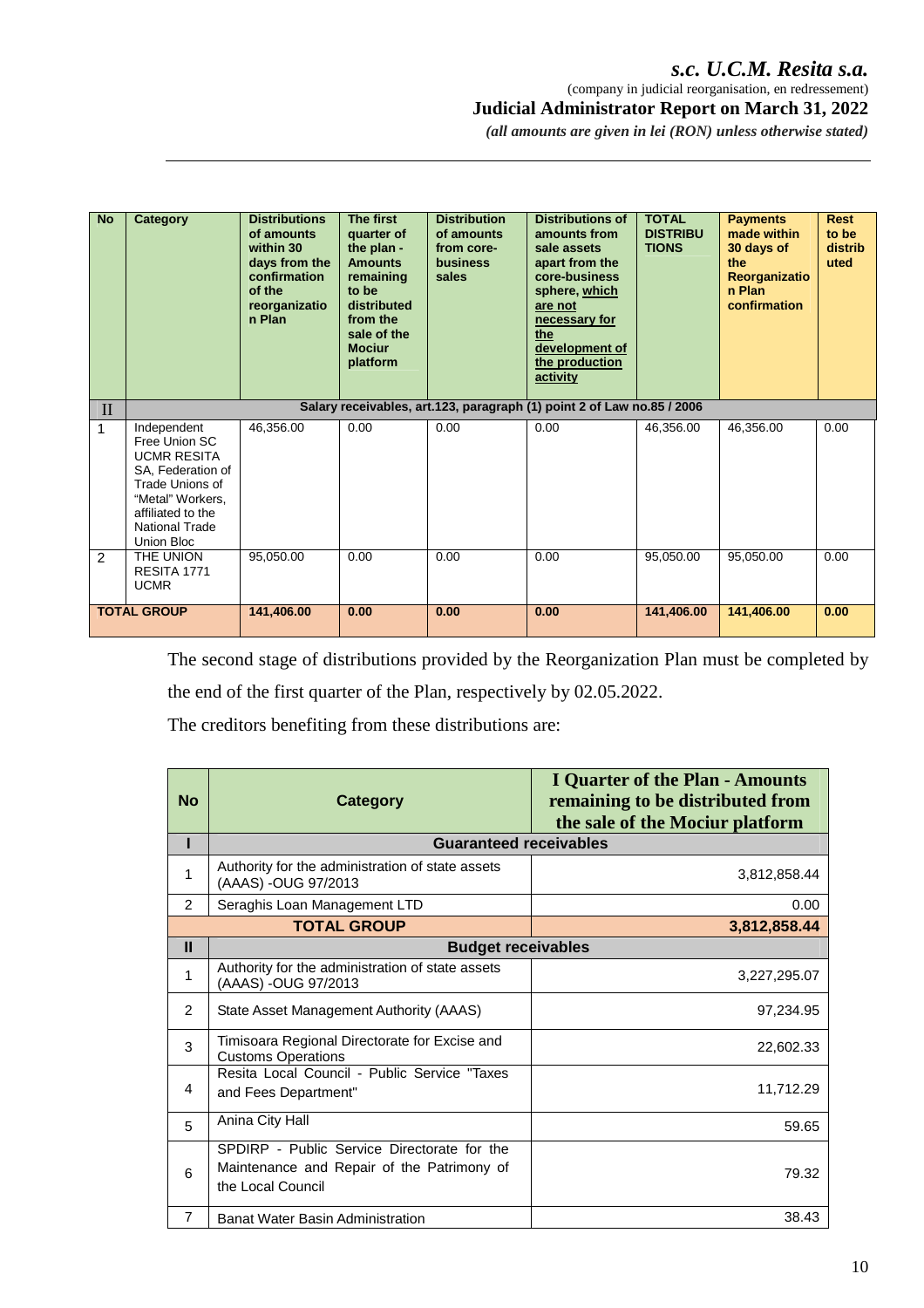# *s.c. U.C.M. Resita s.a.*  (company in judicial reorganisation, en redressement)  **Judicial Administrator Report on March 31, 2022**

*(all amounts are given in lei (RON) unless otherwise stated)* 

| 8 | Romanian Bureau of Legal Metrology                                                | 13.56        |
|---|-----------------------------------------------------------------------------------|--------------|
| 9 | ANCOM - National Authority for Administration<br>and Regulation in Communications | 7.41         |
|   | <b>TOTAL GROUP</b>                                                                | 3,359,043.00 |
|   | <b>TOTAL DISTRIBUTED</b>                                                          | 7,171,901.44 |

The company will pay these receivables by the end of April 2022.

With regard to the settlement of the above-mentioned payment obligations towards the AAAS creditor, the Company and the Judicial Administrator have received several Addresses for the establishment of the attachment and Judgments regarding the following AAAS creditors: BIT SA, SIF Muntenia SA, Sinaia SA, Lotrean (former Malovi) Ana-Camelia, Marleneanu Ion, RAFO SA.

By the final or, as the case may be, irrevocable court decisions, the courts ruled, contradictorily, on the contentious issue consisting in the nature of amounts with special affectation of the remaining budget receivables on UCM Resita SA, administered by the National Agency for Fiscal Administration (ANAF), taken over by AAAS based on GEO no. 97/2013.

According to the provisions of art. 5 para. (1) and (2) of Law no. 85/2006, applicable to the insolvency procedure UCM Resita SA - in reorganization, the Judicial Administrator is the body that applies the procedure, having the obligation to ensure the speedy performance of the acts and operations provided by law, as well as the realization under the law of the rights and obligations of other participants to these acts and operations.

Thus, the Judicial Administrator, as a body that applies the procedure and, at the same time, as a representative of UCM Resita SA - in reorganization, has the obligation to comply exactly with the Addresses of establishment of the seizure received, especially since they were submitted to the control of the legality and validity of the courts, in the cases having as object appeals against their execution formulated by AAAS.

However, the courts invested with the settlement of the enforcement appeals formulated, have established, definitively, respectively irrevocably, as the case may be, the legality in whole or in part, of the Addresses for setting up the seizure.

Thus, the Judicial Administrator is to comply with the Addresses establishing the seizure, as they have been maintained or, as the case may be, partially annulled, by the courts, by the pronounced decisions and to proceed with the distribution of the sums to the bailiffs, according to the provisions, the measure of the Judicial Administrator being equivalent to the payment of the installments mentioned in the first quarter of the Payment Scheme to the AAAS creditor, annexed to the Reorganization Plan.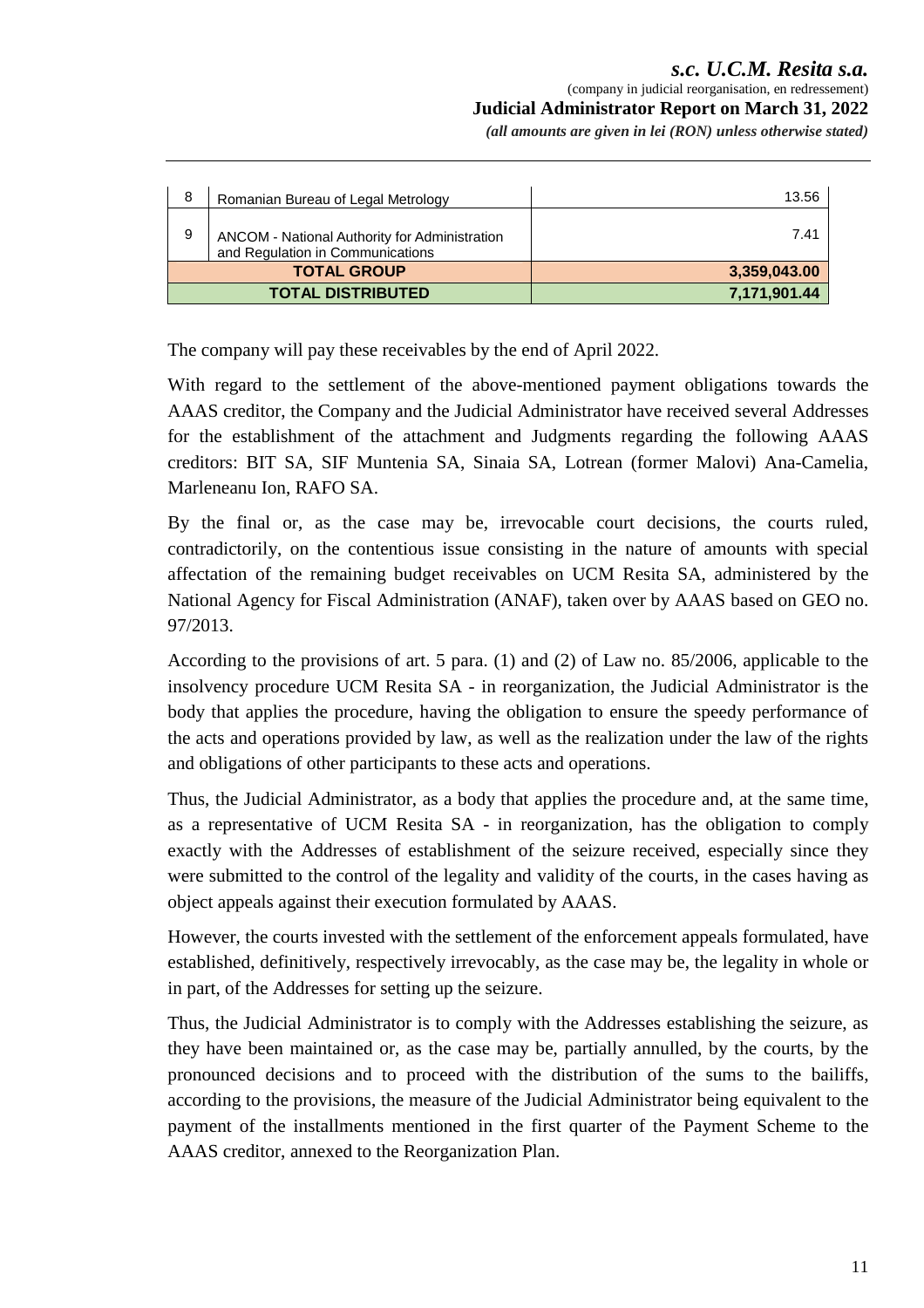To do otherwise would be tantamount to failure to comply with a final or, as the case may be, irrevocable judgment, even by one of the bodies applying the procedure, which cannot be accepted.

# **G. Other significant events for the activity of UCM Resita**

The Creditors' Meeting held on 18.03.2022 appointed SERRAGHIS LOAN MANAGEMENT LTD. (successor of Banca Comerciala Romana SA) as a member of the Creditors' Committee.

Therefore, the Committee of Creditors of UCM Resita SA has the following components:

- $\checkmark$  AUTHORITY FOR THE ADMINISTRATION OF STATE ASSETS president;
- $\checkmark$  SERRAGHIS LOAN MANAGEMENT LTD. member;
- RESITA LOCAL COUNCIL Public Service "Taxes and Fees Department" member.

The judicial administrator has prepared the financial statements and the accounting reports related to 2021, which must be submitted to BVB within 4 months from the end of the reporting period, according to art. 93, title II, chap. IV of the BVB code and to ANAF within 150 days from the closing of the financial year, according to OMF no. 85/2022.

According to the Minutes no. 222 / 25.03.2022 The Creditors' Committee approved the *Individual financial statements* on 31.12.2021, by reporting the provisions of the syndic judge, regarding the management of the activity by the judicial administrator, to the provisions of art. 106 of Law 85/2006, corroborated with art. 103 para. (1), of the same law, according to which the shareholders do not have the right to intervene in the management or administration of the debtor's property.

Another event with an impact on the activity of UCM Resita SA is the opening of the general insolvency procedure against SC ROMELECTRO SA client, ordered by the Closing of the hearing pronounced on 03.02.2022, by the Bucharest Tribunal in file 909/3/2022.

The deadline established by the court for submitting the application for admission of claims was set for 21.03.2022, subsequently being extended for 21.04.2022.

UCM Resita SA formulated and submitted to the Bucharest Tribunal the request for registration of the claim in the preliminary table of the debtor SC ROMELECTRO SA with unsecured claim in the amount of 7,614,990.56 lei, representing the value of the performance guarantees constituted by the undersigned, in the contracts approved by parts.

By address 35311 of 24.03.2022 SPEEH Hidroelectrica SA reconfirmed the intention to take over the core business, defined in the measures for implementing the Reorganization Plan of UCM Resita and underlined that this project is a priority in the mergers and acquisitions activity of Hidroelectrica.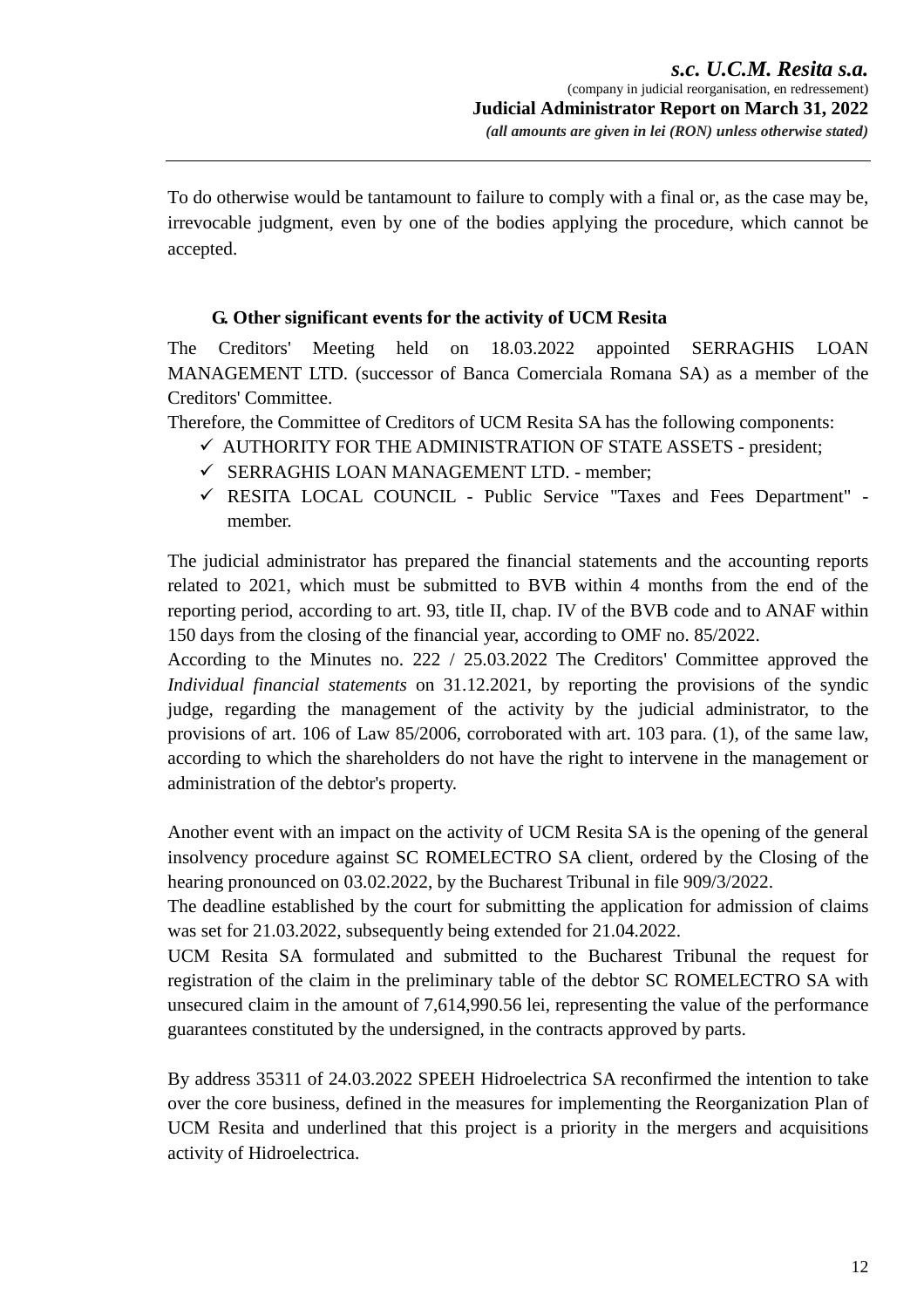#### **H. Subsequent events**

In order to implement the Reorganization Plan, the Judicial Administrator submitted to the approval of the Creditors' Assembly the capitalization of some assets that are not necessary for the current activity of UCM Resita SA.

In this regard, the Assembly of Creditors convened for 14.04.2022, by the vote of AAAS, which holds 90.5569% of the total receivables entered in the credit table, extended the discussion of the agenda regarding the capitalization of assets consisting of spare parts for diesel engines manufactured by UCM Resita within the production activity.

After providing the information requested by AAAS by the transmitted vote, the Judicial Administrator reconvened the Creditors' Meeting with the same agenda for 26.04.2022.

The Creditors' Meeting, convened for 15.04.2022, unanimously approved, the sale of the assets consists of the decommissioned thermal power plant composed of 2 boilers of 10 Gcal / h and the related installations located on the Câlnicel platform and the decommissioned thermal power plant composed of 4 boilers of 10 Gcal / h h and related installations located on the ABC platform, free of charge, by the method of public auction with ascending price.

According to the Minutes no. 312 / 18.04.2022, the Creditors' Committee unanimously approved:

- $\checkmark$  Assignment to the supplier of the Security Guard Consulting & Security SRL division of the receivable in the amount of 2,104,504 lei, which the Company is to collect from the debtor SSH Hidroserv - in reorganization, according to its Payment Program
- $\checkmark$  Completion of the Asset Evaluation Report of UCM Resita

# **I. Conclusions**

In the next period, the Company's management, in addition to the actions meant to ensure a substantial portfolio of contracts and orders, will be concerned with the implementation of the measures provided in the Reorganization Plan.

In this regard, it will periodically submit to the Assembly of Creditors the approval of the sale of assets that are not necessary in the production process, will prioritize the proposed assets for capitalization, so that liquidity can be obtained in a relatively short time, for payment of current receivables and making distributions according to the Reorganization Plan.

Further on, the Company's management will intensify the efforts to collect customers and release fixed guarantees in connection with the executed products and services provided, to reduce expenses, by eliminating waste and optimizing the organizational structure.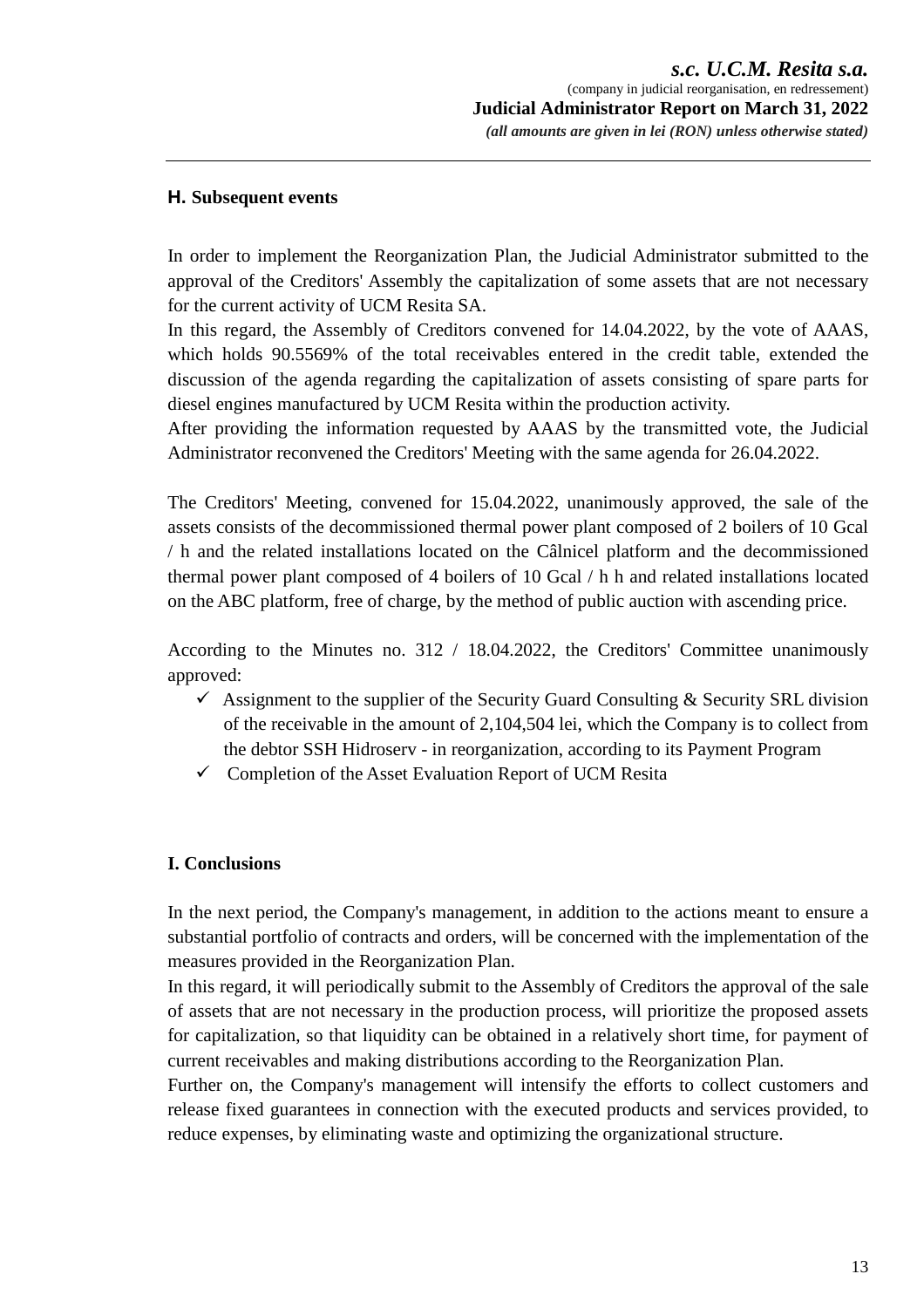Considering the production capacities and the qualified personnel that the *Company* has at its disposal, the Judicial Administrator will continue to act in order to enter new markets and reduce the percentage of dependence on the Romanian hydro market.

The main objective in the short and medium term is the ongoing of the production activity for the implementation of the Reorganization Plan, which is an objective in itself, but which can only be successfully achieved under conditions of normal operation of the *Company*.

# **Judicial Administrator: EURO INSOL SPRL and VF Insolventa SPRL Consortium**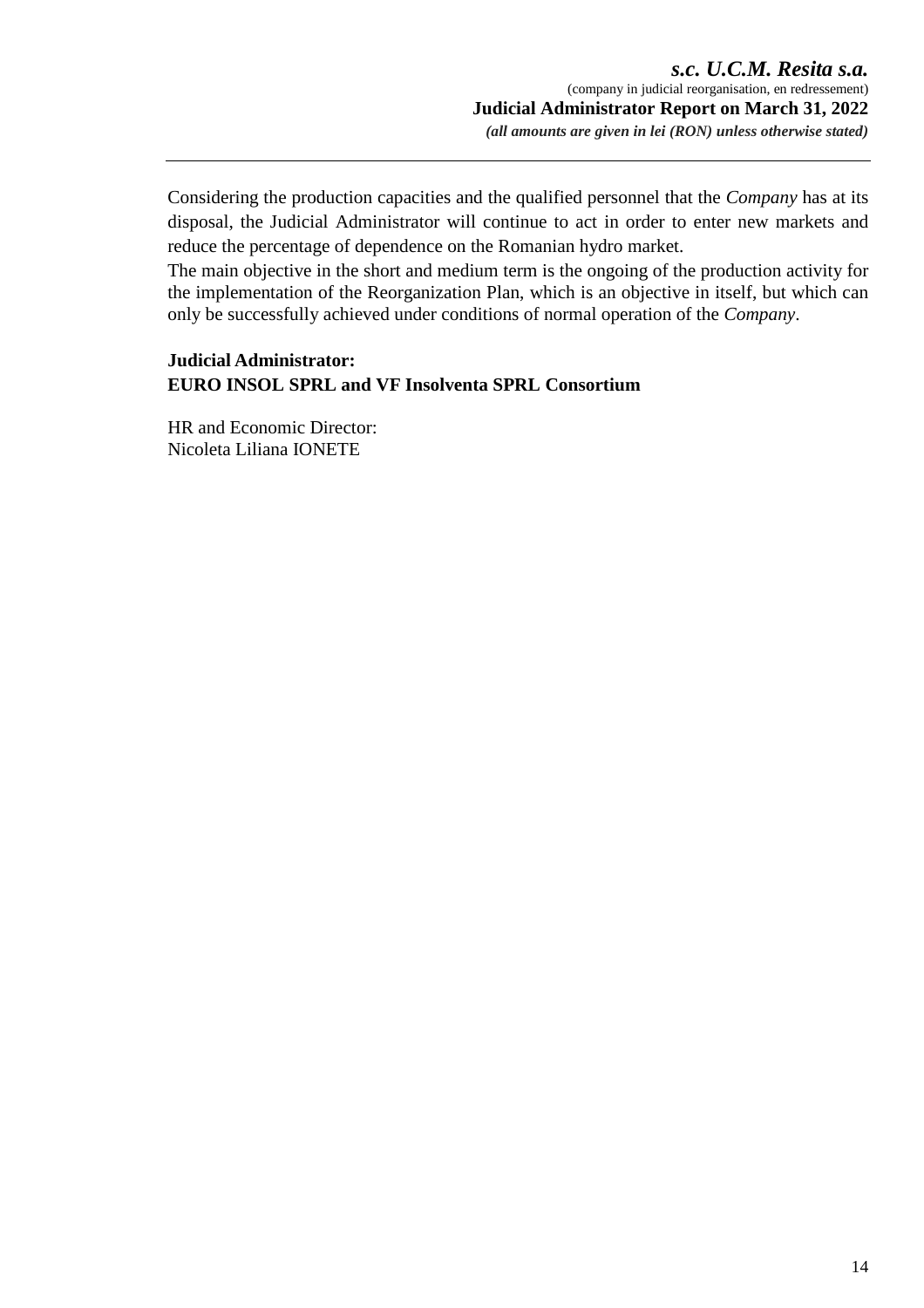# **STATEMENT OF JUDICIAL ADMINISTRATOR**

#### OF

# UCM RESITA SA *COMPANY*

The Special Trustees of *the Company* hereby declare that they assume their responsibility for the Interim Financial Statements on March 31, 2022.

The Special Trustees of *the Company* confirm, regarding the interim Financial Statements on March 31, 2022, the followings:

- a) The Interim Financial Statements are prepared in accordance with the International Financial Reporting Standards, as adopted by the European Union;
- b) The accounting policies used in preparing the Interim Financial Statements are in accordance with the applicable accounting regulations;
- c) The Interim Financial Statements present a fair image on the financial position, financial performance and other information related to the activity carried out;
- d) *The Company* carries out its activity under the condition of continuity.

This statement is in accordance with Art. 30 of the Accounting Law No. 82/1991, republished.

**Judicial Administrator: EURO INSOL SPRL and VF Insolventa SPRL Consortium**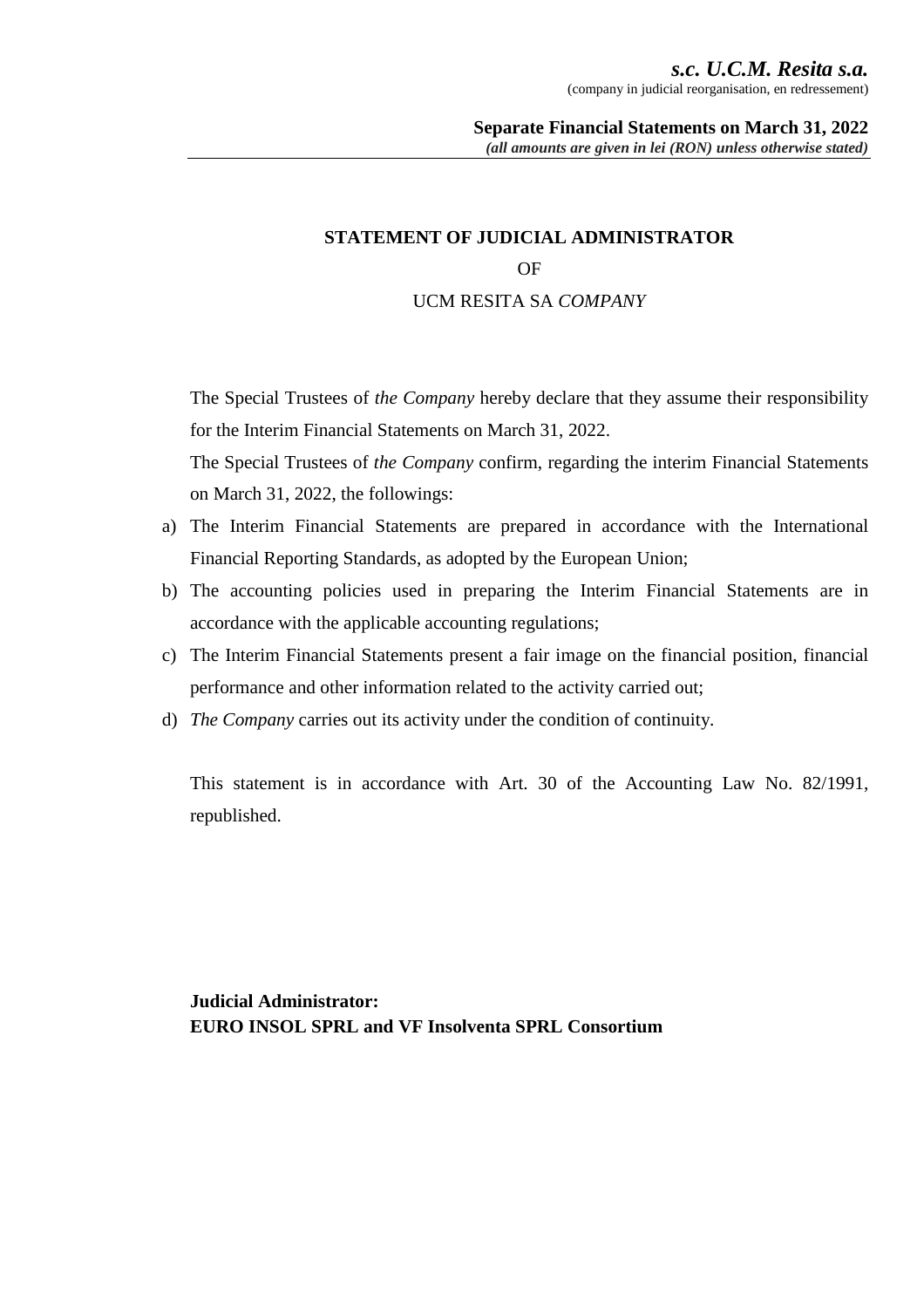*s.c. U.C.M. Resita s.a.*  (company in judicial reorganisation, en redressement)

**Separate Financial Statements on March 31, 2022** *(all amounts are given in lei (RON) unless otherwise stated)*

|                                                                                         |                             |                                                               |                                 | Lei                             |
|-----------------------------------------------------------------------------------------|-----------------------------|---------------------------------------------------------------|---------------------------------|---------------------------------|
| <b>Reference</b><br><b>Statement of</b><br>financial<br>position IAS<br>$1.10(a)$ , 113 | <b>Note</b>                 | <b>Balance sheet items</b>                                    | <b>Balance on</b><br>01.01.2022 | <b>Balance on</b><br>31.03.2022 |
| IAS $1.54(a)$                                                                           | $\ensuremath{\mathfrak{Z}}$ | Tangile fixed assets                                          | 118,089,025                     | 116,990,511                     |
| IAS $1.54(c)$                                                                           | 3                           | Intangible fixed assets                                       | 5.801                           | 5.257                           |
|                                                                                         | 3                           | <b>Financial</b> assets                                       | 3,003,403                       | 3,058,519                       |
|                                                                                         |                             | <b>Total of fixed asse</b>                                    | 121,098,229                     | 120,054,287                     |
|                                                                                         |                             |                                                               |                                 |                                 |
| IAS $1.54(h)$                                                                           | 4                           | Trade receivables and receivables from<br>affiliated entities | 4,681,659                       | 1,654,394                       |
| IAS $1.54(g)$                                                                           | $\overline{5}$              | <b>Stocks Deferred tax assets</b>                             | 22,369,790                      | 14,497,551                      |
| IAS 1.54(o), 56                                                                         | 12                          | Deferred tax assets                                           | 13,721,204                      | 13,721,204                      |
| $\overline{IAS}$ 1.54(h)                                                                | $\overline{4}$              | Other receivables                                             | 1,407,342                       | 1,970,957                       |
| IAS $1.54(i)$                                                                           | 6                           | Cash and cash equivalents                                     | $\overline{7,}441,455$          | 6,065,702                       |
|                                                                                         |                             | Prepayments                                                   | 40,764                          | 24,738                          |
|                                                                                         |                             | <b>Total of current assets</b>                                | 49,662,214                      | 37,934,546                      |
|                                                                                         |                             |                                                               |                                 |                                 |
|                                                                                         |                             | <b>TOTAL ASSETS</b>                                           | 170,760,443                     | 157,988,833                     |
|                                                                                         |                             |                                                               |                                 |                                 |
| IAS $1.54(k)$                                                                           | $\boldsymbol{7}$            | Supplies and other trade payables                             | 42,328,552                      | 11,844,728                      |
| IAS $1.54(k)$                                                                           | $\tau$                      | Taxes and other debts                                         | 858,081,888                     | 397, 355, 235                   |
| IAS 1.54(o), 56                                                                         | 12                          | Deferred tax debts                                            | 25,794,350                      | 25,794,350                      |
| IAS 1.54(1)                                                                             | 8                           | Provisions                                                    | 43,177,792                      | 102,788,636                     |
| IAS 1.55, 20.24                                                                         |                             | Revenues în advance                                           | 11,277                          | 11.277                          |
|                                                                                         |                             | <b>Total debts</b>                                            | 969,393,859                     | 537,794,226                     |
|                                                                                         |                             | <b>Total acssets minus Total debts</b>                        | (798, 633, 416)                 | (379, 805, 393)                 |
|                                                                                         |                             |                                                               |                                 |                                 |
|                                                                                         | 9                           | Registered capital                                            | 601,685,084                     | 601,685,084                     |
|                                                                                         | 3                           | <b>Revaluation reserves</b>                                   | 121,902,571                     | 120,900,023                     |
|                                                                                         | $\mathbf Q$                 | Legal reserves                                                | 1,972,406                       | $\overline{1,}972,406$          |
|                                                                                         |                             | Other reserves                                                | 16,088,620                      | 16,088,620                      |
|                                                                                         | 9                           | Carried over result                                           | (1,500,202,582)                 | (1,539,279,549)                 |
|                                                                                         | 9                           | Current result                                                | (40,079,515)                    | 418,828,023                     |
|                                                                                         | 9                           | Profit sharing, establishing of legal<br>reserves             |                                 |                                 |
|                                                                                         |                             | <b>Total equity</b>                                           | (798, 633, 416)                 | (379, 805, 393)                 |
|                                                                                         |                             |                                                               |                                 |                                 |
|                                                                                         |                             |                                                               |                                 |                                 |

# **Statement of financial position on 31.03.2022**

#### **Judicial Administrator:**

EURO INSOL SPRL and VF Insolventa SPRL Consortium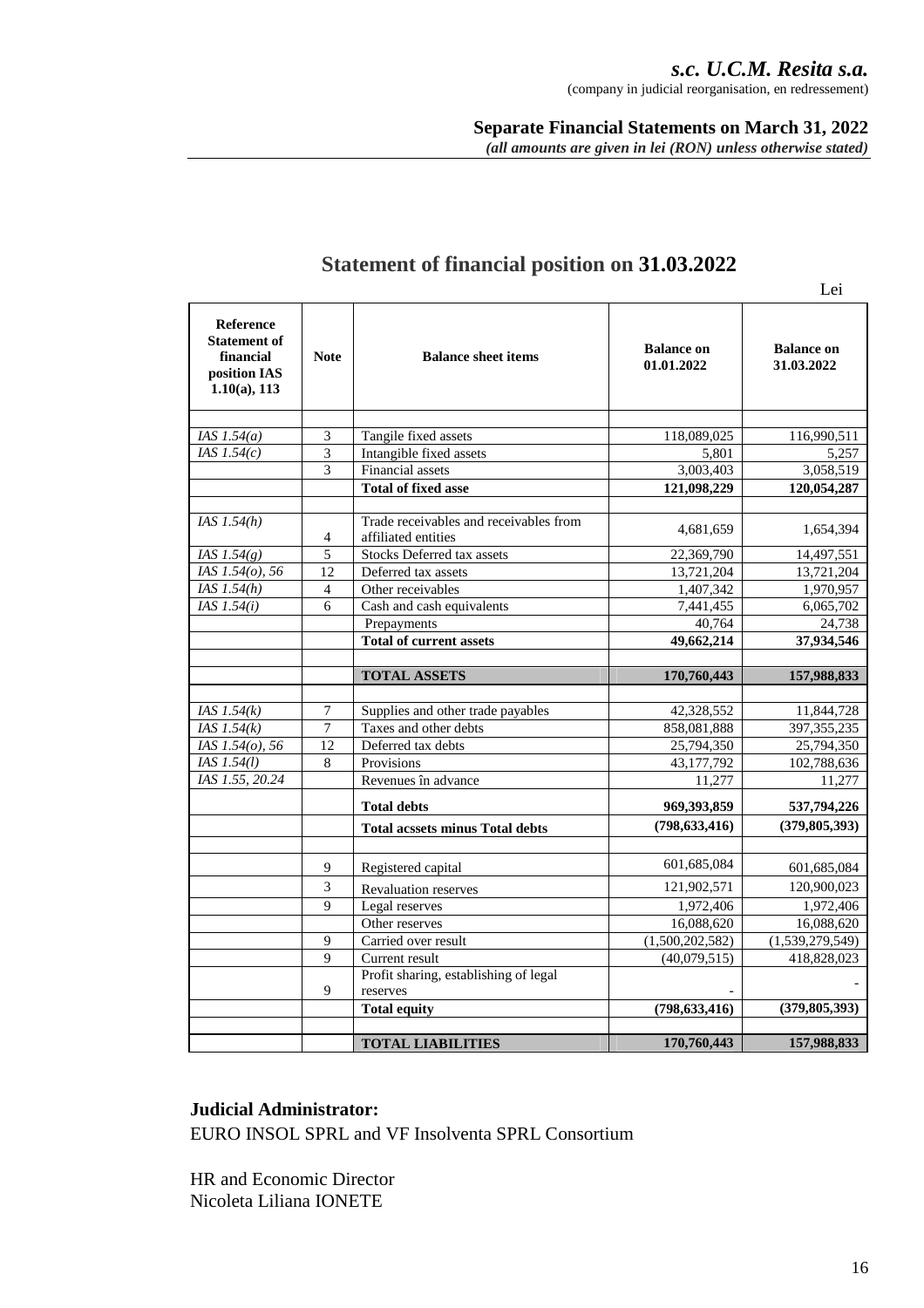# **Statement of comprehensive income on 31.03.2022**

- Lei -

| <b>Reference</b><br><b>STATEMENT OF</b><br><b>OVERALL</b><br><b>RESULT IAS</b><br>1.10(B), 81(A) | <b>Explanations</b>                  | 31.03.2021    | 31.03.2022  |
|--------------------------------------------------------------------------------------------------|--------------------------------------|---------------|-------------|
| IAS $1.82(a)$ IAS                                                                                |                                      |               |             |
| 1.99,103                                                                                         | Operating revenues                   | 4,056,063     | 528,738,953 |
| IAS 1.99, 103                                                                                    | Cost of sales                        | 8,529,744     | 74,100,283  |
|                                                                                                  | Gross operting profit (loss)         | (4, 473, 681) | 454,638,670 |
| IAS 1.99, 103                                                                                    | Distribution costs                   |               |             |
|                                                                                                  | Administrative expenses              | 3,063,021     | 4,102,598   |
| IAS 1. $82(a)$ IAS                                                                               |                                      |               |             |
| 1.99,103                                                                                         | Financial revenues                   | 368,293       | 611,953     |
| IAS 1.82(b)                                                                                      | Financial expenses                   | 16,620        | 445,985     |
| IAS 1.85                                                                                         | <b>Result before tax</b>             | (7, 185, 029) | 450,702,040 |
| IAS $1.82(d)$ , IAS                                                                              |                                      |               |             |
| 12.77                                                                                            | Income tax expenses                  |               | 31,874,017  |
|                                                                                                  | Net Profit (loss)                    | (7, 185, 029) | 418,828,023 |
|                                                                                                  | Establishing of legal reserves under |               |             |
|                                                                                                  | Law31/1990                           |               |             |
| IFRS $5.33(a)$ ,                                                                                 |                                      |               |             |
| 1.82(e)                                                                                          | Profit attributable to:              |               |             |
| IAS $1.83(b)(ii)$                                                                                | Qwners of the Company                |               |             |
| <i>IAS</i> $1.83(b(i)$                                                                           | Non-controlling interests            |               |             |

# **Judicial Administrator:**

EURO INSOL SPRL and VF Insolventa SPRL Consortium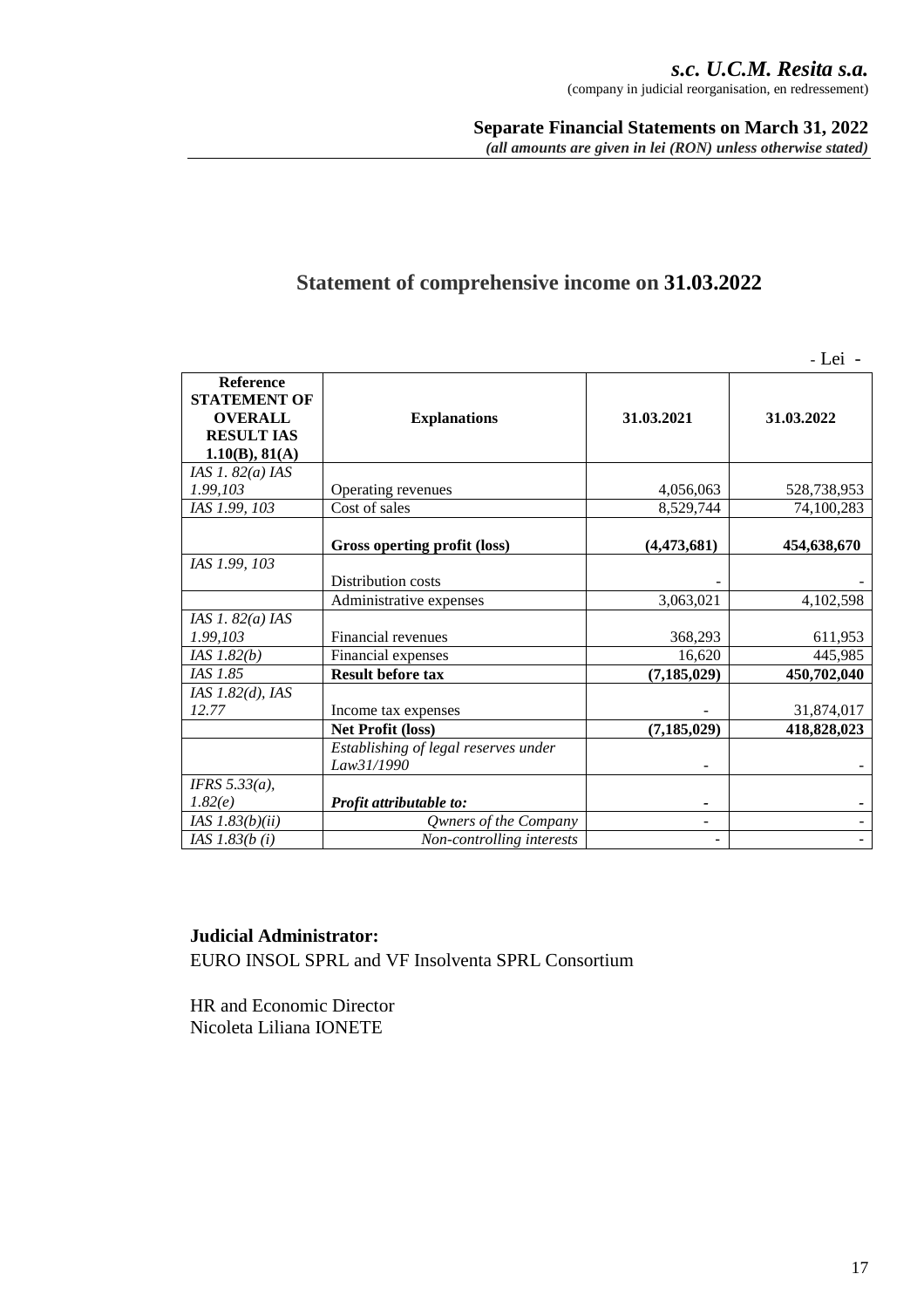-Lei-

#### **Separate Financial Statements on March 31, 2022**

*(all amounts are given in lei (RON) unless otherwise stated)*

#### **STATEMENT OF CHANGES IN EQUITY FOR THE YEAR ENDED ON MARCH 31, 2022**

**Explanation/Desciption Registered capital Revaluation reserves Legal reserves Carried over result representing surplus from revaluation reserves Other reserves Carried over Carried over Current result of the accounting year Total 1 2 3 4 5 6 7 8 9 Balance on 01 January 2022** 601,685,084 121,902,570 1,972,406 268,370,064 16,088,620 (1, 768,572,645) (40,079,515) (798,633,416) *Changes in equity - March 31, 2022* Transfer of surplus from revaluation reserves (1,002,547) (1,002,547) 1,002,547 Transfer of the result of the accounting year 2021 to the carried over resultt (40,079,515) 40,079,515 40,079,515  $\frac{1}{\sqrt{2}}$ Account closing -profit share Registration of accounting errors from previous years to the carried over result $\sim$  . The contract of the contract of the contract of the contract of the contract of the contract of the contract of the contract of the contract of the contract of the contract of the contract of the contract of the co Net result of the current accounting year 418,828,023 418,828,023 **Balance on 31 March 2022 IFRS601,685,084** 120,900,023 1,972,406 269,372,611 16,088,620 (1,808,652,160) 418,828,023 (379,805,393)

The legal reserves of *the Company*, constituted in accordance with the provisions of the Commercial Companies Act, as at 31 March 2022 amount to 1,972,406 lei.

 *The Company's* legal reserve is partially constituted in accordance with the Companies Act, according to which 5% of the annual accounting profit is transferred within the legal reserves until their balance reaches 20% of *the Company's* share capital. If this reserve is used wholly or partly to cover losses or to distribute in any form (such as the issuance of new shares under the Companies Act), it becomes taxable in the calculation of corporation tax. We mention that on March 31, 2022, *the Company* has not yet reached the maximum level of legal litigation.

#### **Judicial Administrator:**

EURO INSOL SPRL and VF Insolventa SPRL Consortium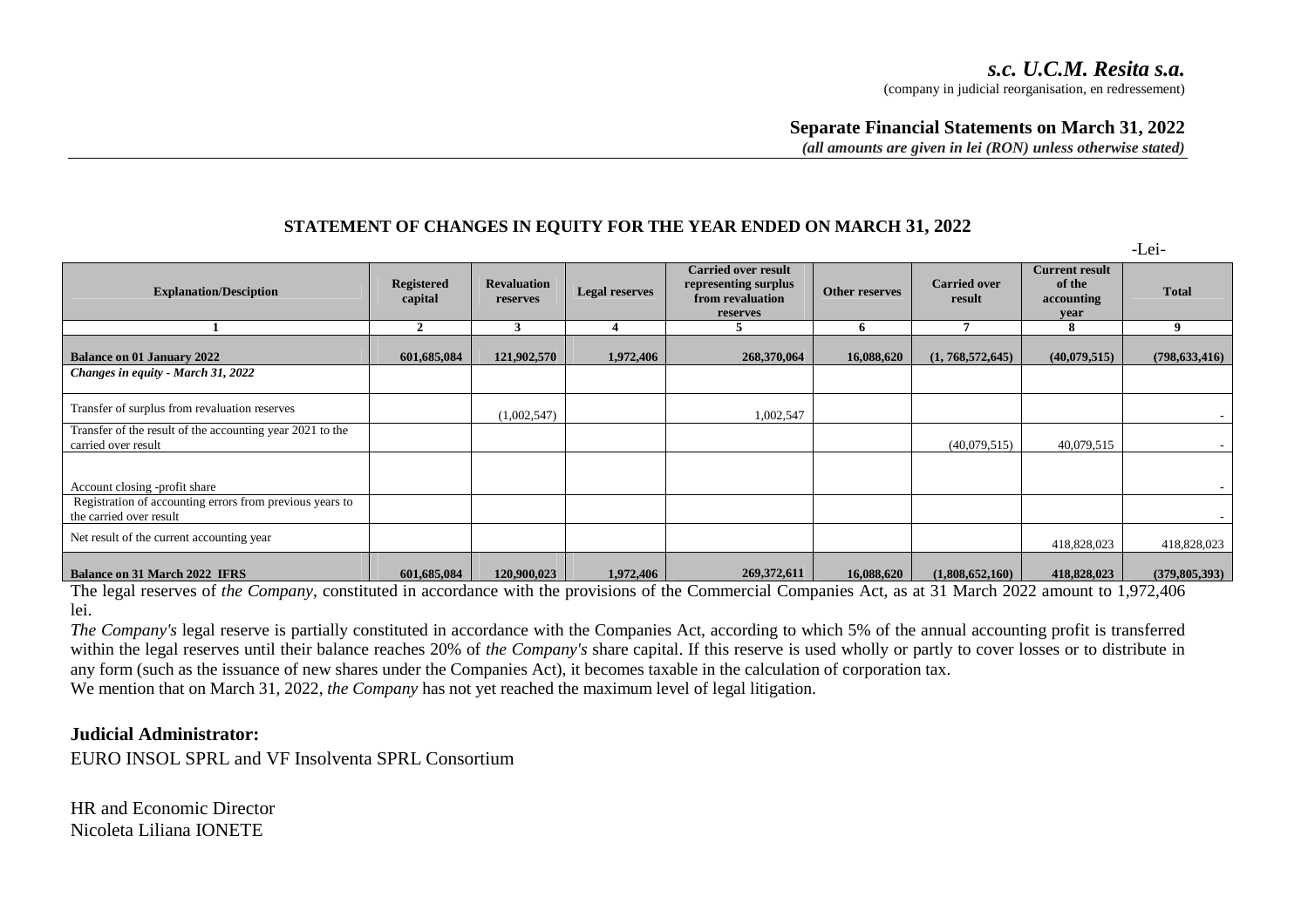*s.c. U.C.M. Resita s.a.* 

(company in judicial reorganisation, en redressement)

# **Separate Financial Statements on March 31, 2022**

*(all amounts are given in lei (RON) unless otherwise stated)*

|                                                                  |                  |                                     | -Lei-                          |
|------------------------------------------------------------------|------------------|-------------------------------------|--------------------------------|
| Name of the element                                              | No.              | <b>Financial exercise ended on:</b> |                                |
|                                                                  | line             | 31 march 2021                       | 31 march 2022                  |
| <b>OPERATING ACTIVITIES</b>                                      |                  |                                     |                                |
| Net profit+Result carried over from correction of                |                  |                                     |                                |
| accounting errors                                                | $\mathbf{1}$     | (7,185,029)                         | 418,828,023                    |
| <b>Adjustments for:</b>                                          |                  |                                     |                                |
| Adjusting the value of tangible and intangible assets            | $\overline{2}$   | 1,154,470                           | 1,099,059                      |
| Adjusting the value of financial assets                          | $\mathfrak{Z}$   |                                     | (391, 153)                     |
| Expenses (revenues) with adjustments for depreciation            |                  |                                     |                                |
| of current assets                                                | $\overline{4}$   |                                     | 7,192,577                      |
| Adjustments to the provisions for risks and expenses             | $\overline{5}$   |                                     | 59,610,844                     |
| Expenses with the donating granted                               | 6                |                                     |                                |
|                                                                  |                  |                                     |                                |
| Revenues from interests and other financial income               | 7                | (9,848)                             | (5,792)                        |
| Expenses with interests and other financial income               | $\overline{8}$   |                                     |                                |
| Cash flow before changes in working capital (line 1              |                  |                                     |                                |
| to 8)                                                            | $\boldsymbol{9}$ | (6,040,407)                         | 486, 333, 558                  |
| Decrease /(Increase) – customers and other assimilated           |                  |                                     |                                |
| accounts                                                         | 10               | 2,588,593                           | 3,661,379                      |
| Decrease /(Increase) in stocks                                   | 11               | (157, 300)                          | (166,005)                      |
| Decrease /(Increase)- supplies and other assimilated<br>accounts | 12               |                                     |                                |
| Cash flow from operating activities (row. 9 to 12)               | 13               | 3,469,461<br>(139, 653)             | (364, 918, 072)<br>124,910,860 |
| Revenue from interests                                           |                  |                                     |                                |
|                                                                  | 14               | 9,848                               | 5,792                          |
| (Net increase) / Net decrease in restraint                       | 15               | 51,219                              | (954)                          |
| Cash flow from operating activities (row.13 to 15)               | $\overline{16}$  | (78, 586)                           | 124,915,698                    |
| <b>INVESTING ACTIVITIES</b>                                      |                  |                                     |                                |
| Cash payment for long-term purchasing of land and                |                  |                                     |                                |
| other assets                                                     | 17               |                                     |                                |
| Proceeds from sales of real estate                               | 18               | 18,969                              | $\overline{\phantom{a}}$       |
| Revenues from dividents                                          | 19               |                                     |                                |
| Net cash used in investing activities (row. 17 to 19)            | 20               | 18,969                              |                                |
| <b>FINANCING ACTIVITIES</b>                                      |                  |                                     |                                |
| Discounts of borrowed amounts                                    | 21               |                                     | (126, 292, 405)                |
| Net cash used in financing activities (line. 21)                 | 22               | ٠                                   | (126, 292, 405)                |
| Net increase/(Decrease) în cash and cash equivalents             |                  |                                     |                                |
| $(line 17+20+23)$                                                | 23               | (59, 617)                           | (1,376,707)                    |
| Cash and cash equivalents at the beginning of the year           | 24               | 8,843,740                           | 7,240,752                      |
| Cash and cash equivalents at the end of the period               |                  |                                     |                                |
| $(row. 23+24)$                                                   | 25               | 8,784,123                           | 5,864,045                      |

#### **STATEMENT OF CASH FLOWS ON 31.03.2022**

#### **Judicial Administrator:**

EURO INSOL SPRL and VF Insolventa SPRL Consortium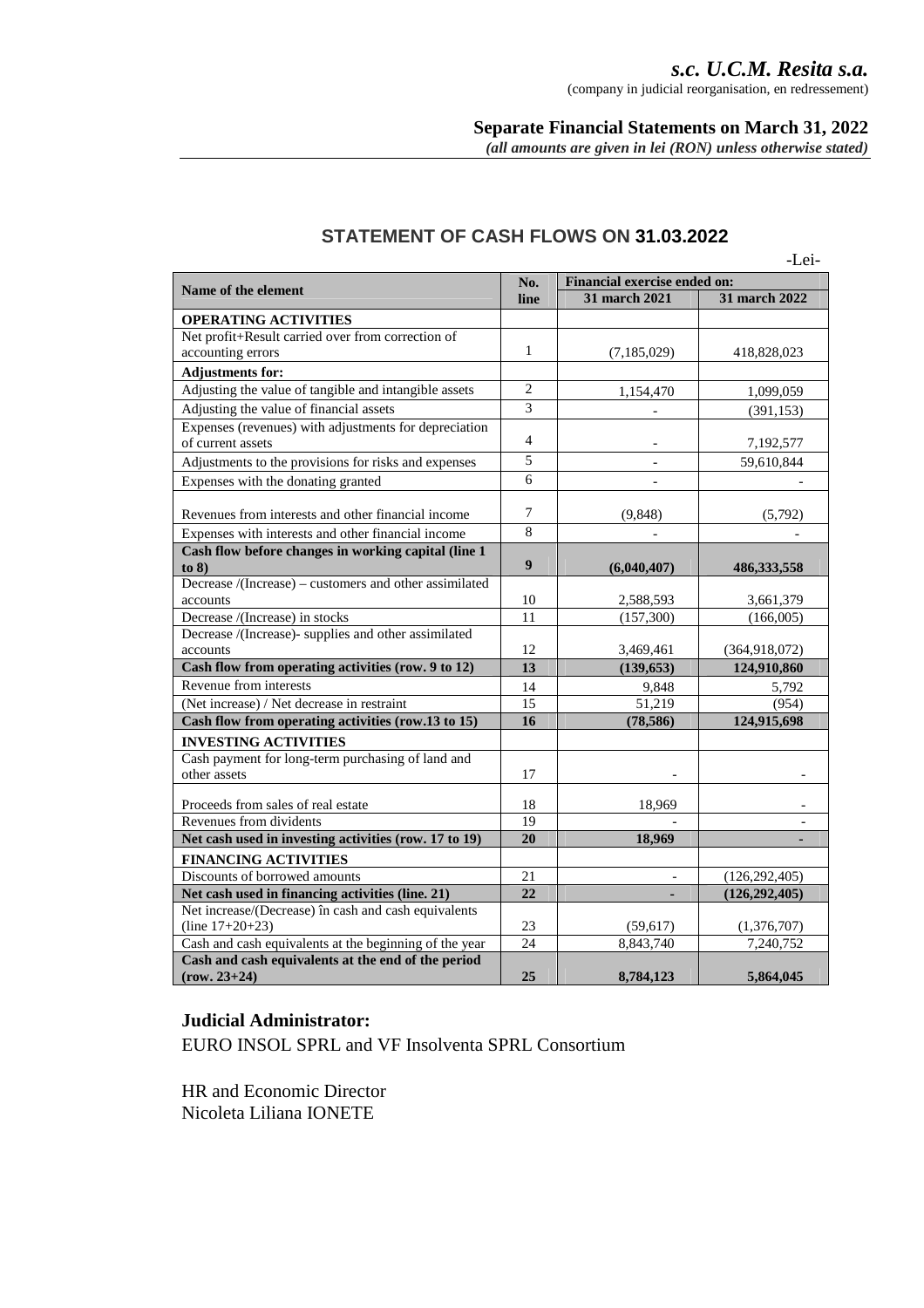| <b>Indicator</b>                              | <b>Calculation method</b>   | Value           |
|-----------------------------------------------|-----------------------------|-----------------|
| 1. Current liquidity                          | $1 = 2/3$                   | 0.09            |
| 2. Current assets (lei)                       | 2                           | 37,909,808      |
| 3. Current liabilities (lei)                  | 3                           | 434,994,313     |
| 4. Level of indebtedness                      | $4 = 5/6$                   | #N/A            |
| 5. Borrowed capital (lei)                     | 5                           | 0               |
| 6. Capital employed (lei)                     | 6                           | (379, 805, 393) |
| 7. Turnover ratio of customer debits (days)   | $7 = 8/9 \times (365/4)$    | 123             |
| 8. Average balance of trade receivables (lei) | 8                           | 2,927,298       |
| 9. Turnover (lei)                             | 9                           | 2,174,737       |
| 10. Turnover ratio of fixed assets (days)     | $10 = 11/12 \times (365/4)$ | 5,037           |
| 11. Fixed assets (lei)                        | 11                          | 120,054,287     |
| 12. Turnover (lei)                            | 12                          | 2,174,737       |

# **Economic - Financial Indicators on 31.03.2022**

# **Judicial Administrator:**

EURO INSOL SPRL and VF Insolventa SPRL Consortium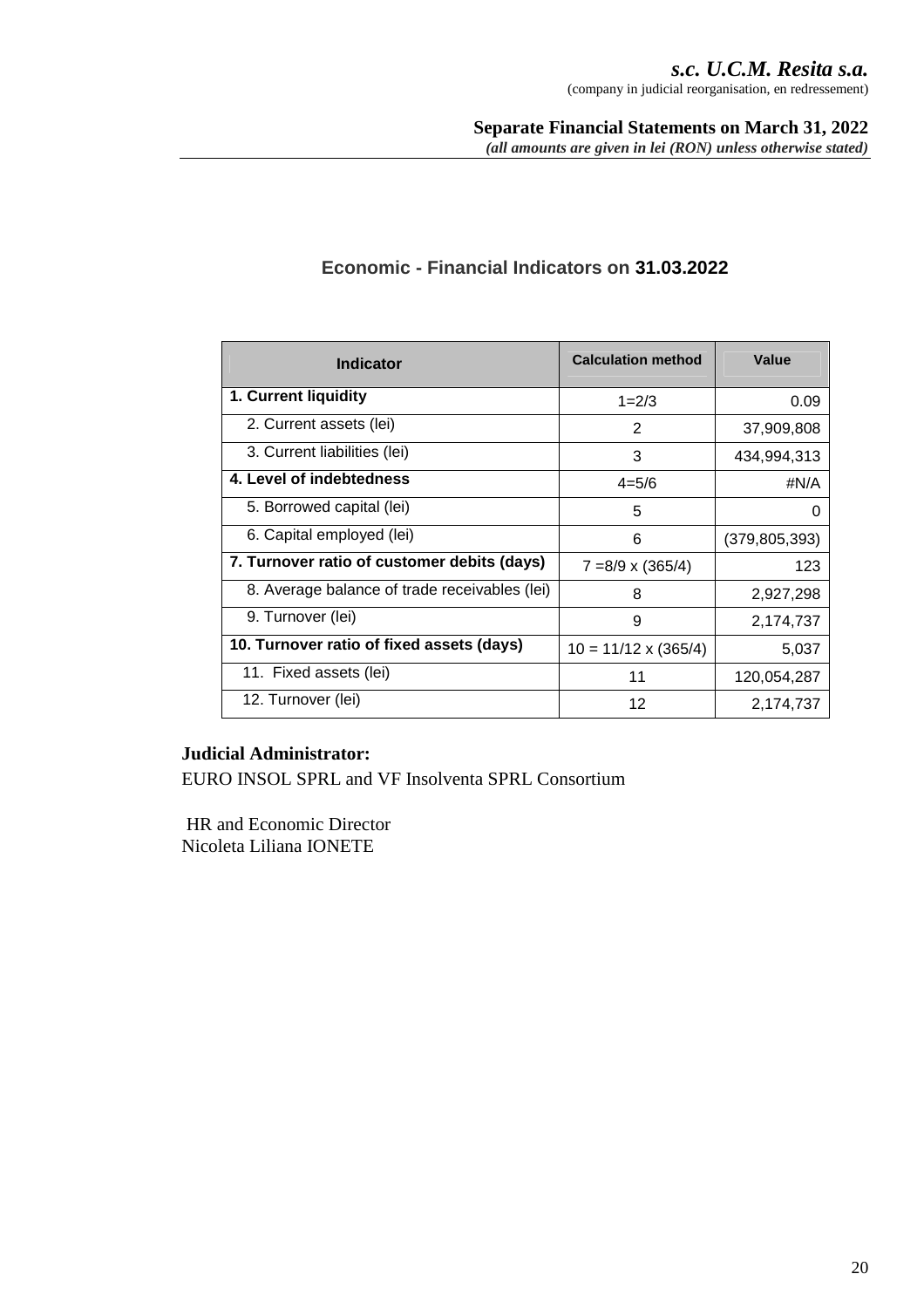#### **1. Reporting entity**

#### **General information**

IAS 1.138 (a), (b), **UCM RESITA S.A**. - (company in insolvency, en procedure collective) is a joint stock company with the headquarters in Romania.

IAS 1.51(a)-(c) The separate financial statements, in accordance with IFRS, has been prepared for the accounting year ended on March 31, 2022.

The main activity of the Company is the manufacture of engines and turbines (except aircrafts, vehicles and motorcycles) – CAEN Code: 2811.

The Company was incorporated and registered at ONRC based on the Government Decision (GD) no. 1296/1990 completed and modified by GD no. 334/1991, operating under the laws of Romania.

On 31.03.2022, the registered office of UCMR was in Bucharest, Charles de Gaulle Square 15, Charles de Gaulle Plaza Building, 3rd Floor, Peles Office, Sector 1, as mentioned in Endorsement no. 592087/15.11.2019, registered at ONRC at no. J40/13628/2011, Fiscal Code RO 1056654, and the administrative headquarters in Resita, Golului Street No. 1.

The main activity of the Company consists in manufacturing and marketing of hydro power units (hydraulic turbines, valves, governors and hydro generators), hydro mechanical equipment, large hydraulic servomotors, bearings and half-bearing shells, spare parts for Diesel engines and others.

The Company provides also services for the design of new constructive solutions or for the rehabilitation and enhancement of the existing ones, as well as specialized engineering services for technical assistance in areas related to its main field of activity.

The Company's products and services are delivered/delivered both on the domestic market and on the foreign market.

In the domestic market, the main customers are in the hydro power field: S.P.E.E.H. HIDROELECTRICA SA, S.S.H HIDROSERV S.A and ROMELECTRO SA, plus ALMET INTERNATIONAL LTD SRL.

External clients are active both in the hydropower field and in other areas, and are from Austria, and Germany.

The individual financial statements have been prepared starting from the assumption that the Company will continue its business without significant changes in the foreseeable future.

# **2. Basis for preparation of separate financial statements**

IAS 1.112(a)

#### *2.1 Declaration of conformity*

IAS 1.16 The Separate Financial Statements have been prepared in accordance with the provisions of the Order no. 2844/2016 of the Minister of Public Finance, with respect to the approval of Accounting Regulations in compliance with the International Financial Reporting Standards (IFRS) applicable to companies whose marketable securities are admitted to trading on a regulated market (OMPF 2844/2016)

EURO INSOL SPRL and VF Insolventa SPRL Consortium as the Judicial Trustee/Administrator of the Company, undertake the liability for drawing up the Interim Separate Financial Statements on 31.03.2022 and confirm that they are in compliance with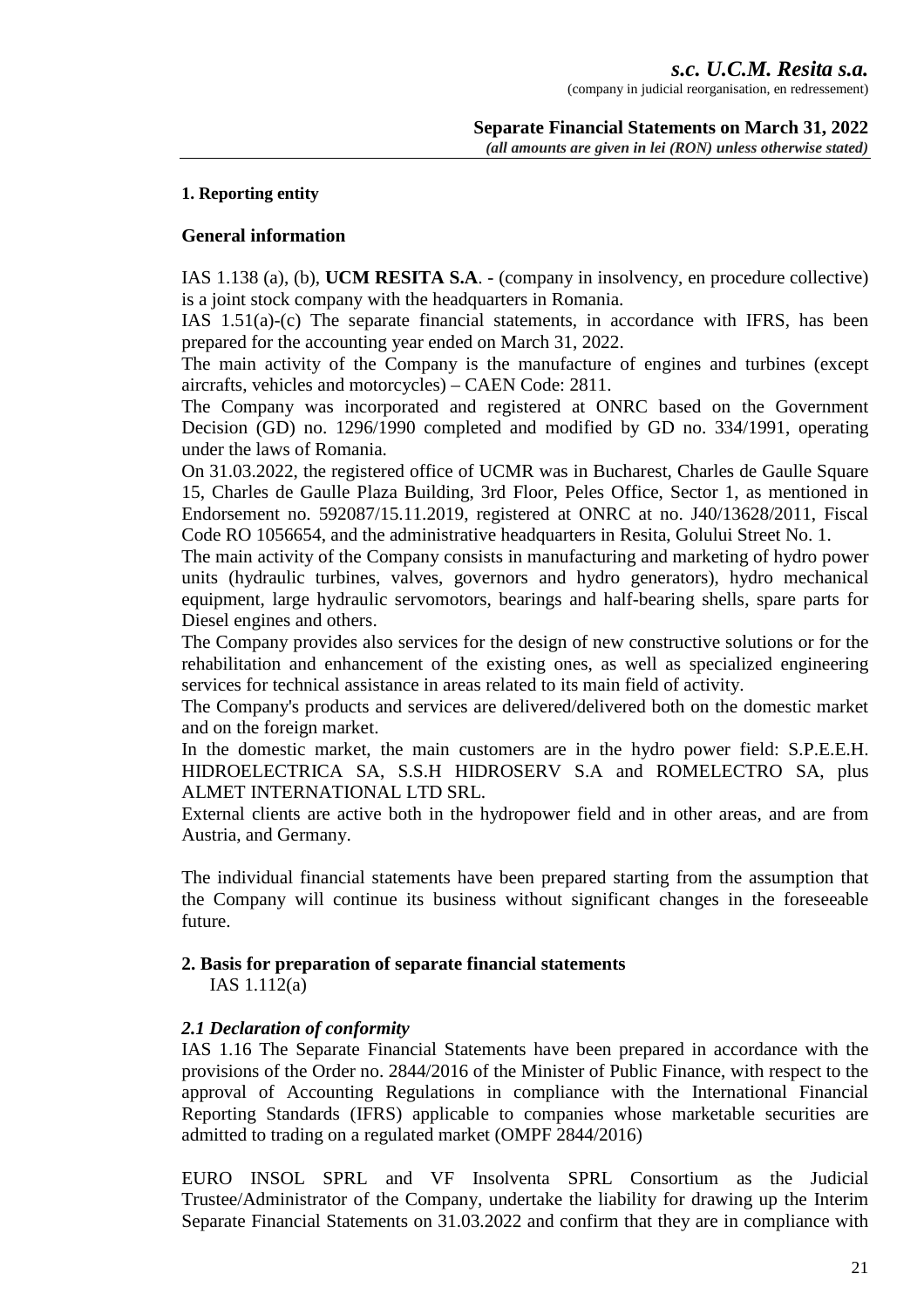the applicable Accounting Regulations and the *Company* shall conduct its work under the condition of continuity.

# *2.2 Basis of evaluation*

The Company drawn up the Interim Separate Financial Statements for the year ended on March 31, 2022 in accordance with OMPF 2844/2016, as amended and supplemented.

These provisions meet the requirements of International Financial Reporting Standards (IFRS) adopted by the European Union (EU), except for IAS 21 The Effects of change in foreign exchange rates on functional currency.

In order to prepare these Separate Financial Statements in accordance with legislative requirements in Romania, the functional currency of the Company is considered to be RON ("Romanian leu").

The Separate Financial Statements presented have been prepared on a historical cost basis.

For all periods up to and including the year ended on December 31, 2011, the Company has prepared the Separate Financial Statements in accordance with the accounting principles generally accepted in Romania (OMPF 3055/2009, as amended).

The Separate Financial Statements for the year ended on December 31, 2012 were the first of this kind that the Company has prepared in accordance with IFRS, year when it was applied also IFRS 1 - "First-time Adoption of IFRS".

These Separate Financial Statements have not been audited.

*The Company* does not apply IFRS issued and not adopted on 31.03.2022, and cannot estimate the impact of non-application of these provisions on the separate financial statements, and intends to apply these provisions only at their entry into force.

In accordance with IAS 27 "Consolidated and Separate Financial Statements", the Company should present consolidated financial statements that strengthen the investments in subsidiaries. In preparing the consolidated financial statements should be combined the financial statements of the parent company and those of its subsidiaries, item by item, by adding together all similar items of assets, liabilities, equity, revenues and expenses.

At March 31, 2022, the Company also holds 1 subsidiary, s.c. MULTI-FARM s.r.l. that has as its object the sale of medicines and pharmaceuticals. The Company has decided not to present consolidated financial statements, considering that the consolidated financial information, which should be presented in the statement of financial position and overall result as on 31.03.2022, would not significantly differ from the Company's individual financial statements on 31.03. 2022.

# *2.3 Functional currency used for presentation*

The items included in the separate financial statements of the Company are measured using the currency of the economic environment in which the entity operates ("the functional currency"), that means Romanian leu.

According to IAS 1.51 (d), (e), these separate financial statements are presented in Lei, and all financial information is in Lei, rounded to 0 decimal, unless otherwise stated.

# *2.4 The use of estimates and professional judgments*

Preparation of separate financial statements in conformity with IFRS requires management's use of professional judgments, estimates and assumptions that affect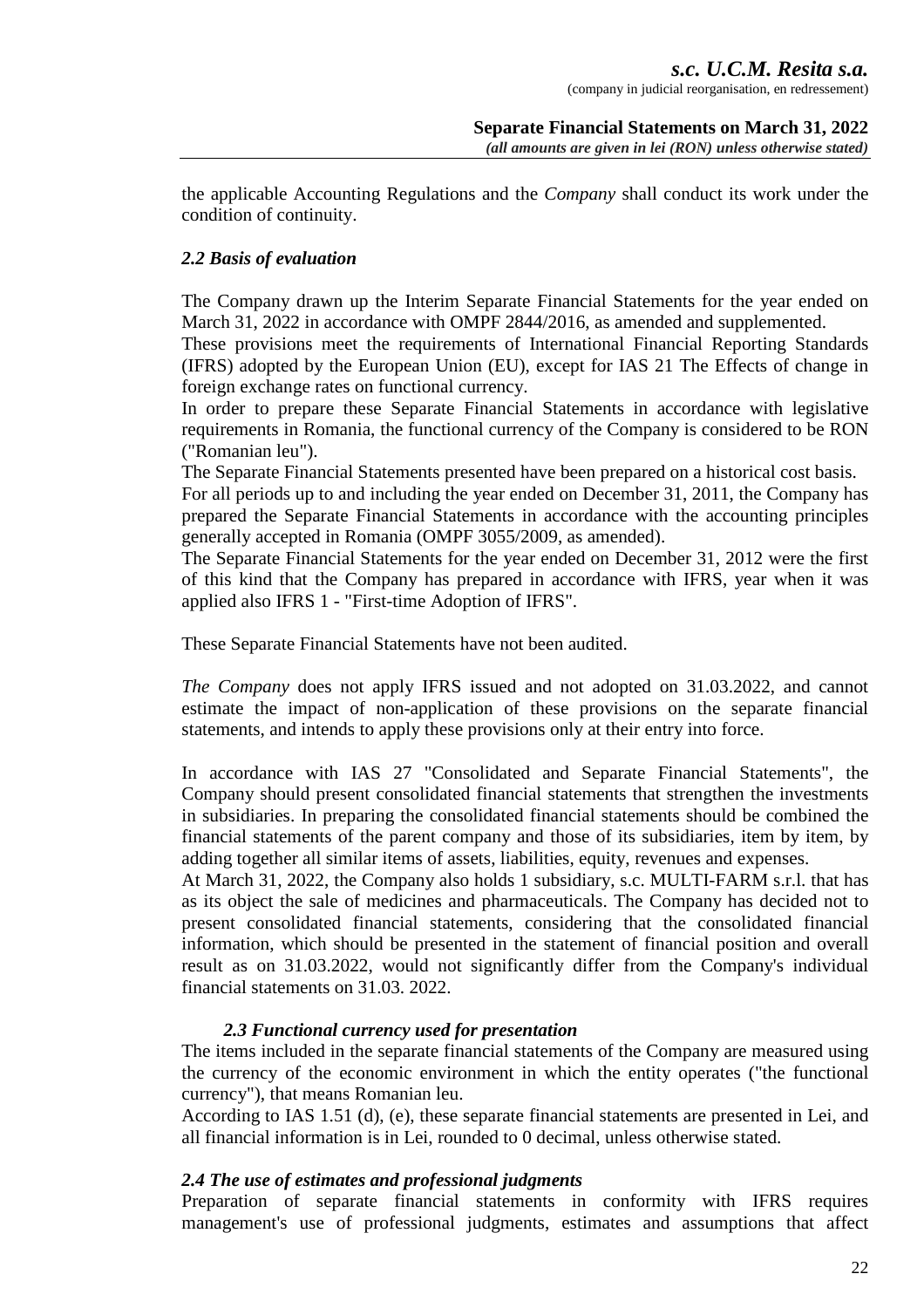application of accounting policies and the reported amounts of assets, liabilities, revenues and expenses. The actual results may differ from these estimates.

The estimates and assumptions are reviewed regularly. These revisions of the accounting estimates are recognized in the period in which the estimate was reviewed and in future affected periods.

#### *2.5 New International Standards that are not applied by the Company*

*The Company* does not apply certain IFRSs/ IASs or new provisions/modifications/additions/ interpretations of them issued by the IASB (International Accounting Standards Board) and not adopted at the date of drawing up the financial statements.

#### *Presentation of separate financial statements*

The Company applies IAS 1 - "Presentation of Financial Statements" (2007) revised, which entered into force on January 1, 2009.

As a result, in the "Statement of Changes in Shareholders' Equity" the *Company* presents to shareholders all amendments thereto.

The comparative information has been reconciled so that they conform to the revised standard. As the impact of change in accounting policy is reflected only on presentation aspects, there is no impact on earnings per share.

IAS 1 "Presentation of Financial Statements" is governing the basis for presentation of financial statements for general purpose, in order to ensure comparability both with financial statements of the entity for previous periods and with the financial statements of other entities.

# • *Basis of accounting and reporting in hyperinflationary economies*

The currency used by the Company for evaluation and reporting is the "Romanian Leu" ("RON").

IAS 29 - "Financial Reporting in Hyperinflationary Economies", requires that the statements of companies that are reporting in the currency of a hyperinflationary economy should be made in terms of the current monetary unit at the date of the balance sheet and all amounts must be restated in the same conditions. IAS 29 states that reporting of operating results and financial position in local currency without restatement related to inflation is useless, since the money lose their purchasing power so quickly that a comparison between the value of transactions or of other events that occur at different moments, even within the same reporting period, is wrong. IAS 29 suggests that an economy should be considered hyperinflationary if certain conditions are met; one of them being that the cumulative rate of inflation over a period of three years exceeds 100%.

By December 31, 2003 adjustments were made to reflect the application of IAS 29 "Financial reporting in hyperinflationary economies".

Implementation of IAS 29 to specific categories of transactions and balances in the financial statements is presented below:

#### • **Monetary assets and liabilities**

Monetary assets and liabilities have not been reassessed for the implementation IAS 29 since they are already expressed in terms of the current monetary unit at the date of the balance sheet.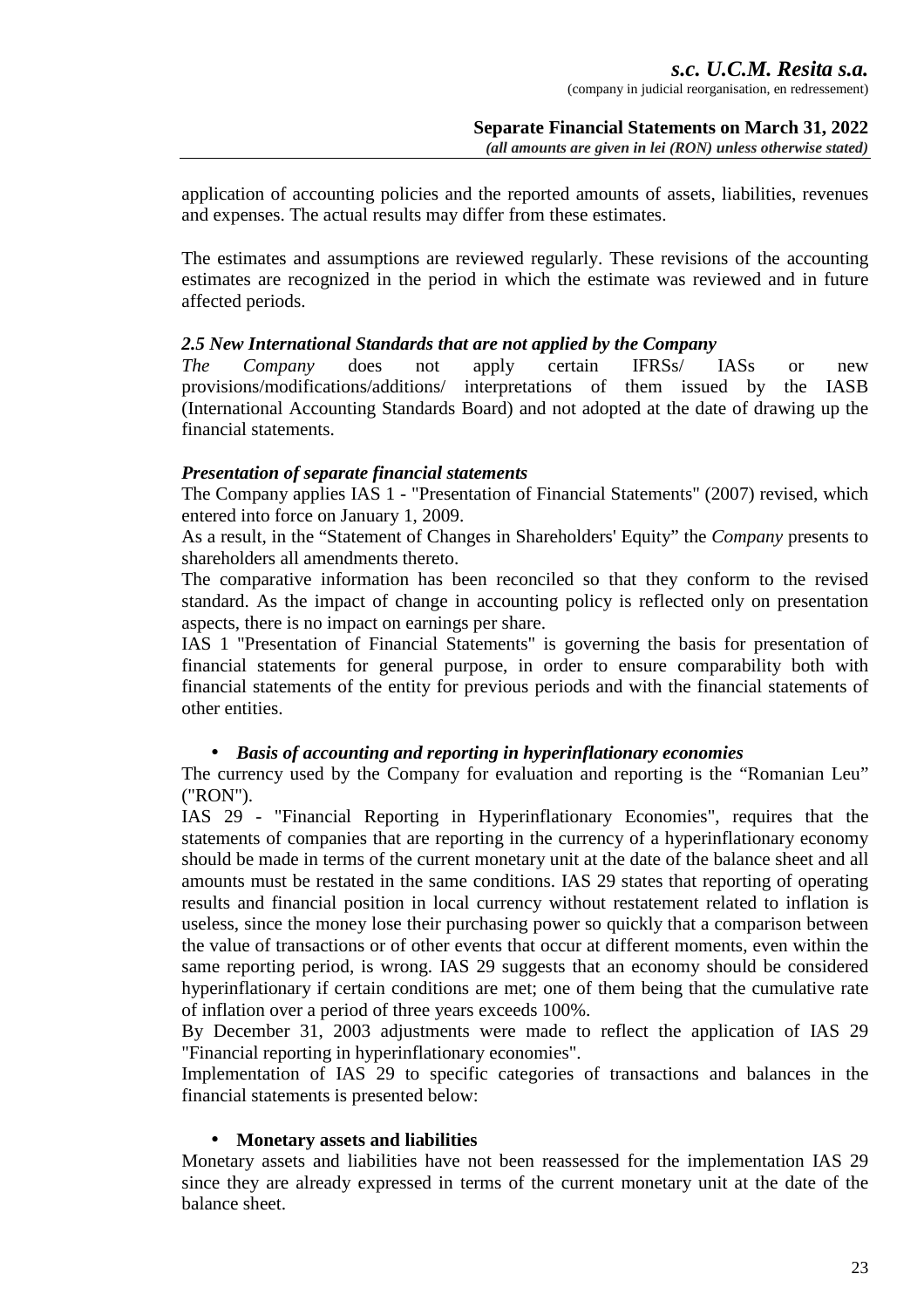*s.c. U.C.M. Resita s.a.* 

(company in judicial reorganisation, en redressement)

#### **Separate Financial Statements on March 31, 2022** *(all amounts are given in lei (RON) unless otherwise stated)*

#### • **Non-monetary assets and liabilities and equity**

Equity components have been restated by applying the inflation index for the month in which the assets, liabilities and equity components were initially recorded in the financial statements (the date of purchase or contribution) until December 31, 2003. The remaining non-monetary assets and liabilities are not restated using the inflation index, considering that their value is updated as a result of the application of alternative accounting treatments of evaluation during the previous periods.

#### *b) Estimates and assumptions*

Preparation of individual financial statements in conformity with IFRS requires the management to make estimates and assumptions that affect the reported amounts of assets and liabilities, of contingent assets and liabilities at the date of the financial statements and of the reported amounts of revenues and expenses registered during the reporting period. The actual results may be different from these estimates. The estimates are periodically reviewed and, if adjustments are required these are reported in the profit and loss account for the period in which they become known.

The uncertainties related to these estimates and assumptions may cause, in the future, significant adjustments of the values presented in the financial statements, as a result of insolvency proceedings which the Company is involved.

These adjustments are likely to significantly affect the Company's assets that can no longer be achieved under normal operating conditions, in this case being required a massive depreciation in value (possibly more than 50%) due to the very probable recovery by enforcement and / or by the procedure of insolvency, a situation that causes a corresponding damage to the profit and loss account.

In the process of applying the Company's accounting policies, the management has made estimates for provisions, impairment of receivables and stocks, which have significant effect on the values stated in the individual financial statements.

#### *c) Registered capital*

The shares held by the Company are classified (shown) at nominal values and, in accordance with the Law of Trading Companies (L 31/1990) and the articles of incorporation their total value is to be found in the registered capital.

The dividends on holdings of shares (capital), established under Decision of AGA, are recognized as a liability in the period in which their distribution is approved.

#### *d) Equity papers in affiliated entities*

The investments held in affiliated entities are presented in the separate financial statements of the Company at cost less any impairment.

The dividends receivable from affiliated entities are recognized when the Company established the right to receive payment.

#### *e) Tangible fixed assets*

Recognition and measurement of fixed assets

The fixed assets, except lands and buildings, are recognized according to the requirements of OMFP 2844/2016 and are shown in the accounts at cost, less the accumulated depreciation and the impairment losses.

The buildings are stated at fair value based on periodic assessments, at least every three years, carried out by independent external evaluators. Any accumulated depreciation at the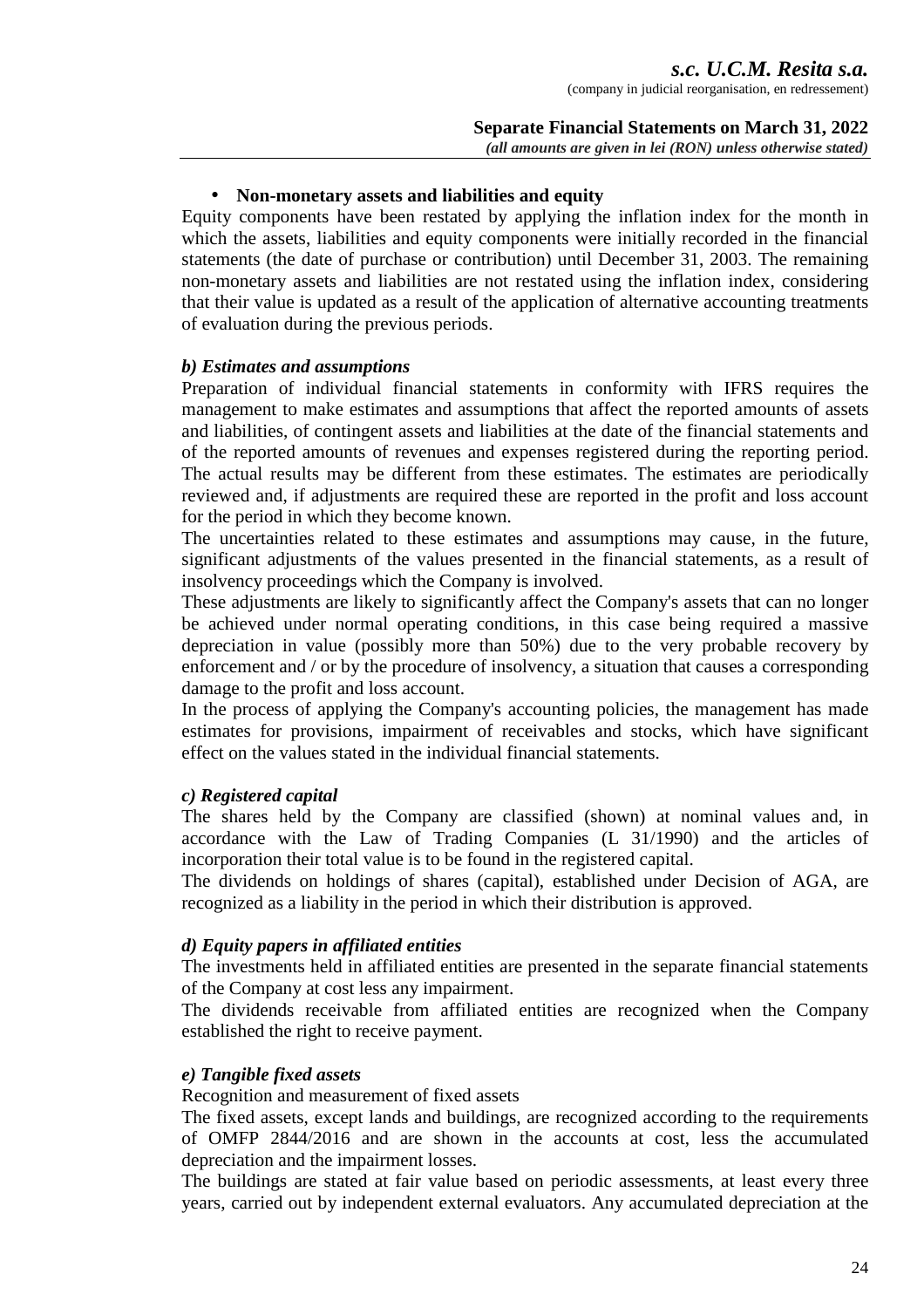date of revaluation is eliminated from the gross carrying amount of the asset and the net amount is recorded as revalued amount of the asset.

The buildings are stated at revalued amounts on 31.12.2014 and the lands at revalued amount on 31.12.2011.

If a fixed asset includes significant components that have different useful lives, they are accounted (depreciated) individually.

*Subsequent expenses on maintenance and repairs* 

The expenses with repairs or maintenance of fixed assets are made to restore or maintain the value of these assets and are recognized in the comprehensive income on the date they are made, while the expenses made in order to improve the technical performance are capitalized and depreciated over the remaining period of depreciation for that fixed asset. *Depreciation* 

The fixed assets are depreciated from the month following the date of purchase or the date of commissioning, as appropriate, using their lifetime periods.

Depreciation is calculated using the straight-line method over the lifetime of the fixed assets and/or their components, which is accounted separately.

The terms of depreciation used are as follows:

| Constructions                            | $6 - 50$ years |
|------------------------------------------|----------------|
| Equipment and machinery                  | $2 - 28$ years |
| Other installations, tools and furniture | $2 - 15$ years |

The land and fixed assets in progress are not depreciated and the ongoing investments are depreciated from the date of commissioning.

The estimated useful lives and the depreciation method are reviewed periodically to ensure they are consistent with the projected evolution of economic benefits generated by the tangible assets.

Tangible assets are derecognized from the balance sheet when the asset exits the equity or when no benefits are expected from the use of the asset. Losses or gains on disposal/sale of fixed assets are recognized in the statement of the comprehensive income.

#### *f) Intangible assets*

Recognition and evaluation

The intangible assets acquired by the Company are recognized and presented at cost, less accumulated depreciation and impairment losses.

**Depreciation** 

Depreciation is recognized in the comprehensive income, on a straight line basis, over the estimated lifetime (service life) of the intangible asset.

Most of the intangible assets recorded by the Company are represented by the software programs, which are depreciated linearly over a period of 3 years.

#### *g) Depreciation of the value for non-financial assets*

According to IAS 36 Depreciation of Assets, the value of tangible and intangible assets is reviewed annually to identify circumstances that indicate their depreciation.

Whenever the net value of the asset exceeds its recoverable amount, depreciation of its value is recognized in the statement of the comprehensive income for tangible and intangible assets.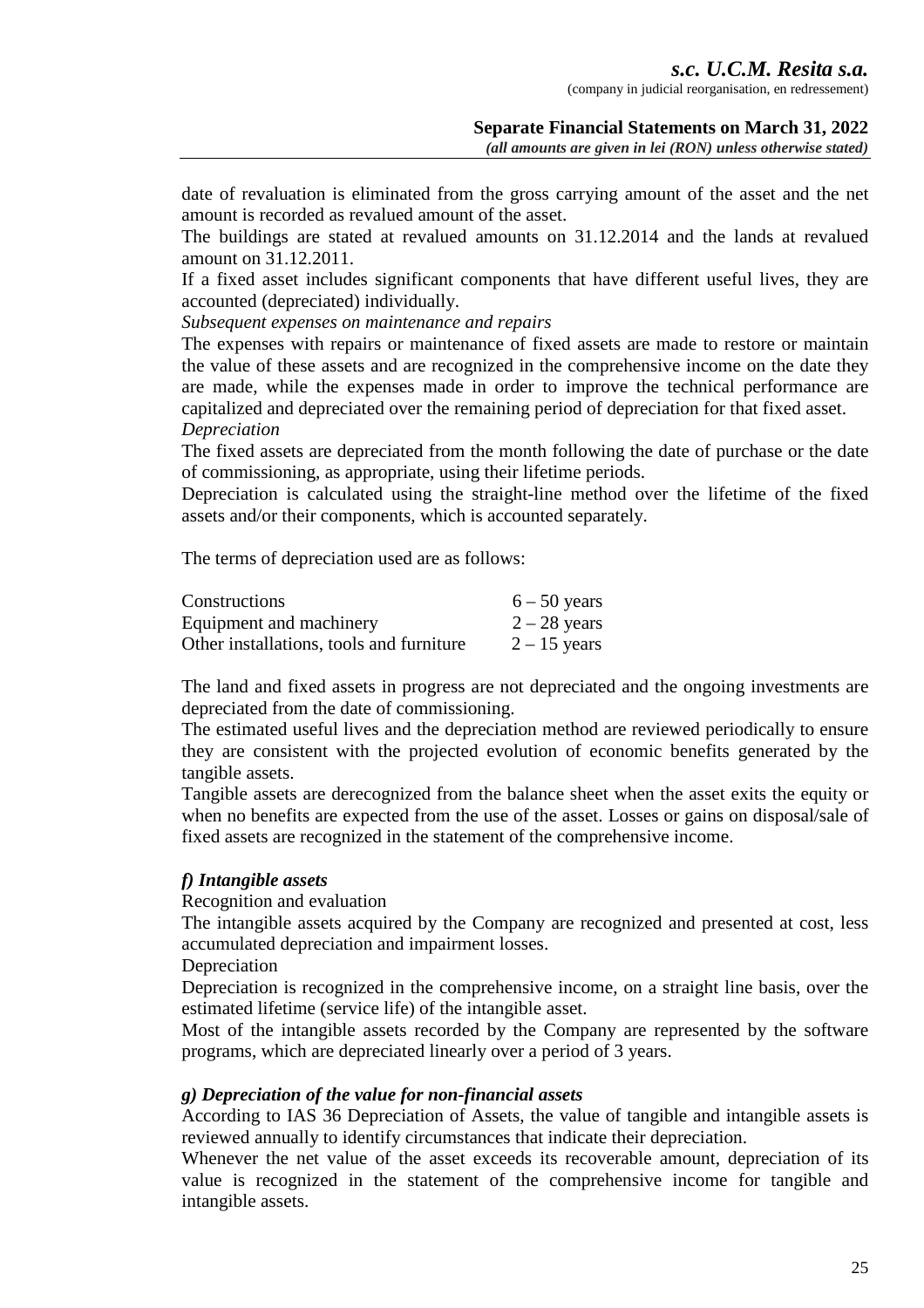#### **Separate Financial Statements on March 31, 2022** *(all amounts are given in lei (RON) unless otherwise stated)*

The recoverable amount represents the highest value between the net selling price of an asset and its value in use. The net selling price represents the amount obtainable from the sale of the asset in a normal transaction, and the value in use represents the present value of future cash flows estimated if continuing to use the asset and from its sale at the end of its service lifetime. The recoverable amounts are estimated for individual assets or, if this is not possible, for the cash-generating units. Reversal of impairment losses recognized in previous years may occur when there is an indication that the impairment losses recognized for that asset no longer exist or has decreased; the cancellation shall be recorded as revenue.

#### *h) Financial assets*

In accordance with IAS 39 "Financial Instruments: Acknowledgment and assessment", the *Company's* financial assets are classified into the following categories: held-to-maturity and loans and receivables originated by the *Company*.

The investments with fixed or determinable payments and fixed maturity, other than loans and receivables originated by the *Company*, are classified as held-to-maturity.

These financial assets are recognized in the historical cost or at the value determined by their acquisition contract, the cost of acquisition including also the transaction costs, the gains and losses being recognized in the statement of the comprehensive income when the financial assets are derecognized or impaired, as well as through the depreciation process.

Derecognizing of financial assets occurs when the rights to receive cash flows from the asset have expired, or the *Company* has transferred its rights to receive cash flows from the asset (directly or through a "pass-through" commitment). All normal purchases and sales of financial assets are recognized at the transaction date, the date when the *Company* commits to purchase an asset.

Regular purchases and sales are those that require delivery of assets within the period generally accepted by the regulations or conventions valid on that market.

The *Company* has no financial assets at fair value registered in the profit and loss account or financial assets available for sale.

#### *i) Financial debts*

In accordance with IAS 39 "Financial Instruments: Recognition and Measurement", the Company's financial debts are classified into the following categories: loans, trade debts and other debts.

The trade debts are stated at nominal amounts payable for goods or services received. Short and long term loans are initially recognized at the nominal value, representing the amount received under this head, not including the specific costs (fees, interest).

The gains and losses are recognized in the statement of the comprehensive income on derecognizing of debts, as well as through the depreciation process. Derecognizing of financial debts occurs if an obligation is fulfilled, canceled or expires. The financial assets and debts are compensated only if the *Company* has a legally enforceable right to make compensations and intends either to settle on a net basis or to realize the asset and settle the liability simultaneously.

#### *j) Debts related to leasing contracts*

#### *Financial leasing contracts*

The leasing contracts in which the Company takes substantially the risks and benefits of ownership are classified as financial leasing. The amounts due are included in the short or long term debts, the elements of interest and other costs of financing being recorded in the profit and loss account during the contract period. Assets held under the financial leasing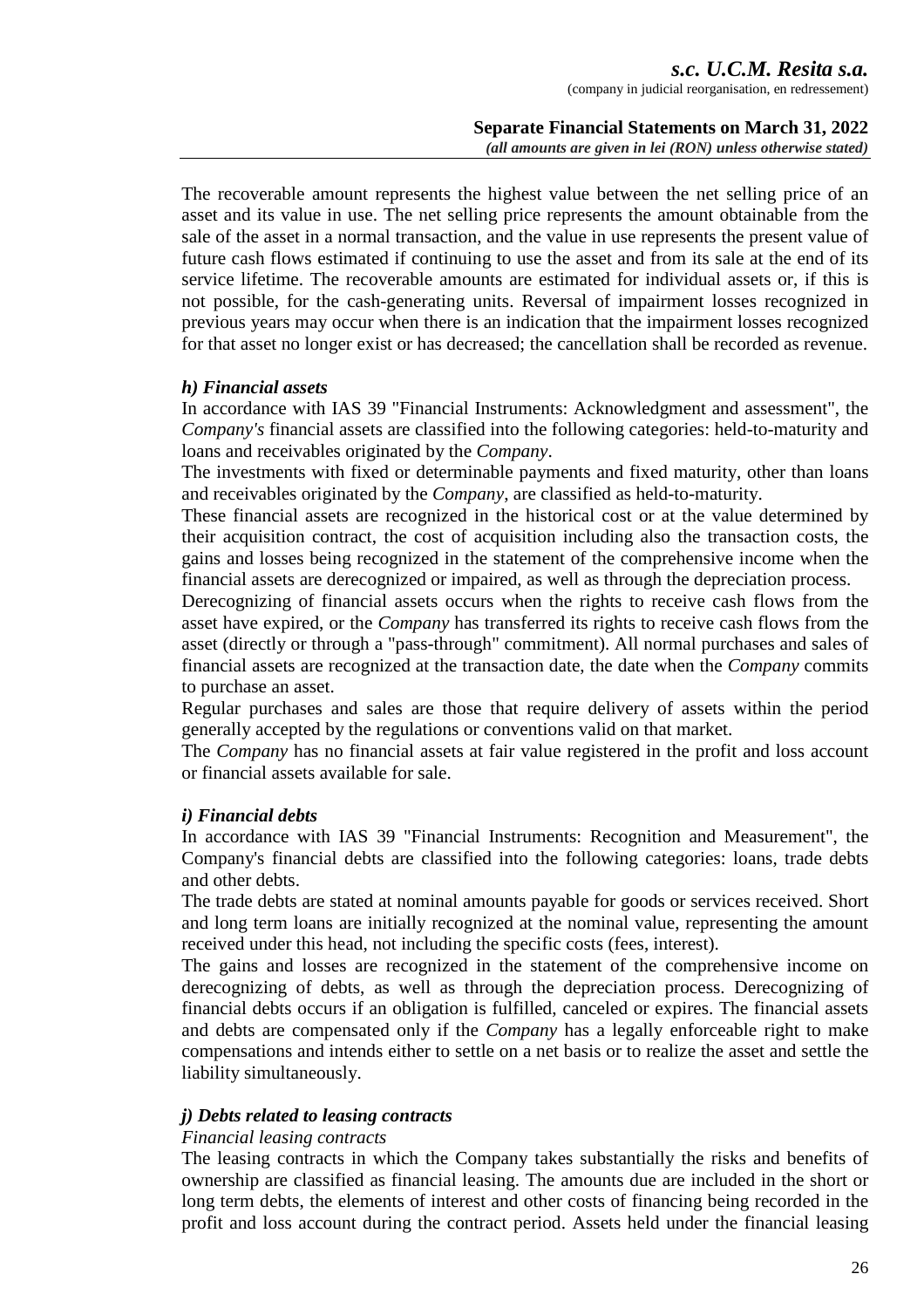contracts are reflected in the accounting system using the accounts of tangible and intangible assets and are depreciated over their useful lifetime.

The rates paid to the lessor plus the interest is highlighted as a debt in the account 406 "Debts from operations of financial leasing".

#### *Operating leasing contracts*

The leasing contracts in which a significant portion of the risks and benefits of ownership are assumed by the lessor are classified as operating leasing contracts, the payments (expenses) made under such contracts being recognized in the comprehensive income on a straight-line basis during the contract period, the leased assets are recorded in the accounting system of the lessee, in the off-balance sheet accounts.

#### *k) Transactions in foreign currency*

*Functional currency and presentation currency*: the financial statements of the *Company*  are prepared using the currency of the economic environment in which operates.

The functional currency and the currency used for presentation of financial statements is the Romanian leu ("RON").

Transactions in foreign currency are translated into RON applying the exchange rate at the transaction date. The monetary assets and liabilities denominated in foreign currencies are revalued in RON at the exchange rate at the balance sheet date.

The gains and losses resulting from differences in foreign exchange rate, realized or unrealized, are recorded in the statement of the comprehensive income.

The exchange rates on March 31, 2021 and 2022 are as follows:

| Currency       | 31 march 2021 | 31 march 2022 |
|----------------|---------------|---------------|
| <b>RON/EUR</b> | 4.9251        | 4.9466        |
| <b>RON/USD</b> | 4.1969        | 4.4508        |
| <b>RON/GBP</b> | 5.7864        | 5.8374        |
| RON/CHF        | 4.4513        | 4.8196        |

# *l) Stocks*

The stocks are recorded in the accounting system at the minimum value between the cost and the net realizable value.

The net realizable value represents the estimated selling price to be received under ordinary course of activity, less the costs related to sell.

The value of stocks is based on the weighted average cost, including expenses incurred in acquiring them and bringing to the current location, and in the case of stocks produced by the *Company* (semi-finished and finished goods, work in progress); the cost includes an appropriate percentage from the indirect costs, depending on the organization of production and the current activity. The inventory method used is that of "perpetual inventory".

At the annual inventory of stocks, the Company identifies the stocks that are not intended for sale contracts in progress or have not been identified as useful in current manufacturing costs or future projects.

The *Company's* management analyzes and proposes/decides the adjustments (depreciation) of stocks according to the accounting policy approved in this respect and the results of the inventory.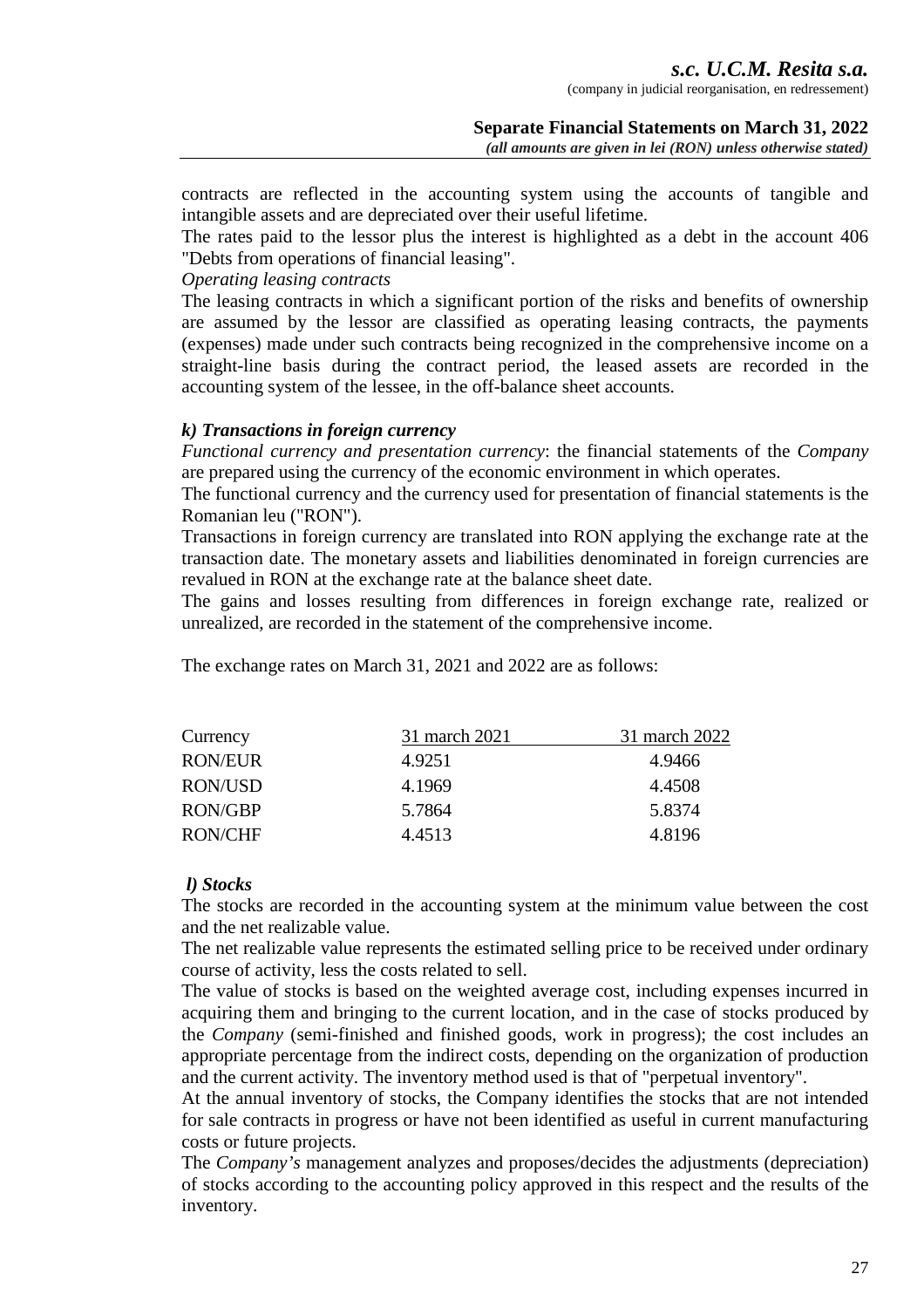The inventory of stocks shall be made according to the internal procedure and the inventory manual, related both to the needs of the Company and the law in force.

#### *m) Receivables*

Trade receivables are stated at their nominal value less the adjustments for their depreciation, the adjustments that are carried out where there is objective data and information about the fact that the *Company* will not be able to collect all amounts in due time.

The *Company* records depreciations of 100% for trade receivables older than 360 days and for those in dispute.

#### *n) Cash and cash equivalents*

The cash includes the cash in hand and in bank accounts. Cash equivalents are short-term investments, highly liquid, which can be quickly converted into a sum of money, with the original maturity of maximum three months and have an insignificant risk of change in value.

Records of them are kept on banks, currencies, respectively on pay desks and cash advances holders being evaluated, in case of foreign currency by using their exchange rate (reference rate) with the national currency (RON) released by the National Bank of Romania (BNR).

#### *o) Debts*

The debts are initially recognized at the fair value of the consideration to be paid and include the payable amounts, invoiced or not, for goods, works and services.

# *q) Loans*

The costs related to loans are recorded as an expense in the period in which they occur, except the case when the loans are for the construction of assets that are qualified for capitalization. The *Company* classifies its loans on short-term and long-term, depending on the maturity specified in the credit agreement.

The loans are initially recognized at the net value of withdrawals. They are subsequently carried at the depreciated cost, using the method of effective interest rate, the difference between the value of withdrawals and the redemption value being recognized in the net profit of the period, during the entire loan period.

# *p) Government grants*

Government grants are recognized when there is reasonable assurance that the grant will be received and all conditions attached will be satisfied. When the grant relates to an expense item, it is recognized as income over the period necessary to correlate, on a systematic basis, the grant with the costs to be offset. When the grant relates to an asset, it is recognized as deferred income and taken to income in equal amounts over the expected life of the related asset.

When the *Company* receives non-monetary grants, the asset and the grant are recorded at gross and nominal values and they are reflected in the overall result over the expected life and the consumption rate of the benefit afferent to the support asset, in equal annual installments. When loans or similar forms of assistance are provided by the government or similar institutions at an interest rate below the rate applicable on the market, the effect of this favorable interest is regarded as additional government grant.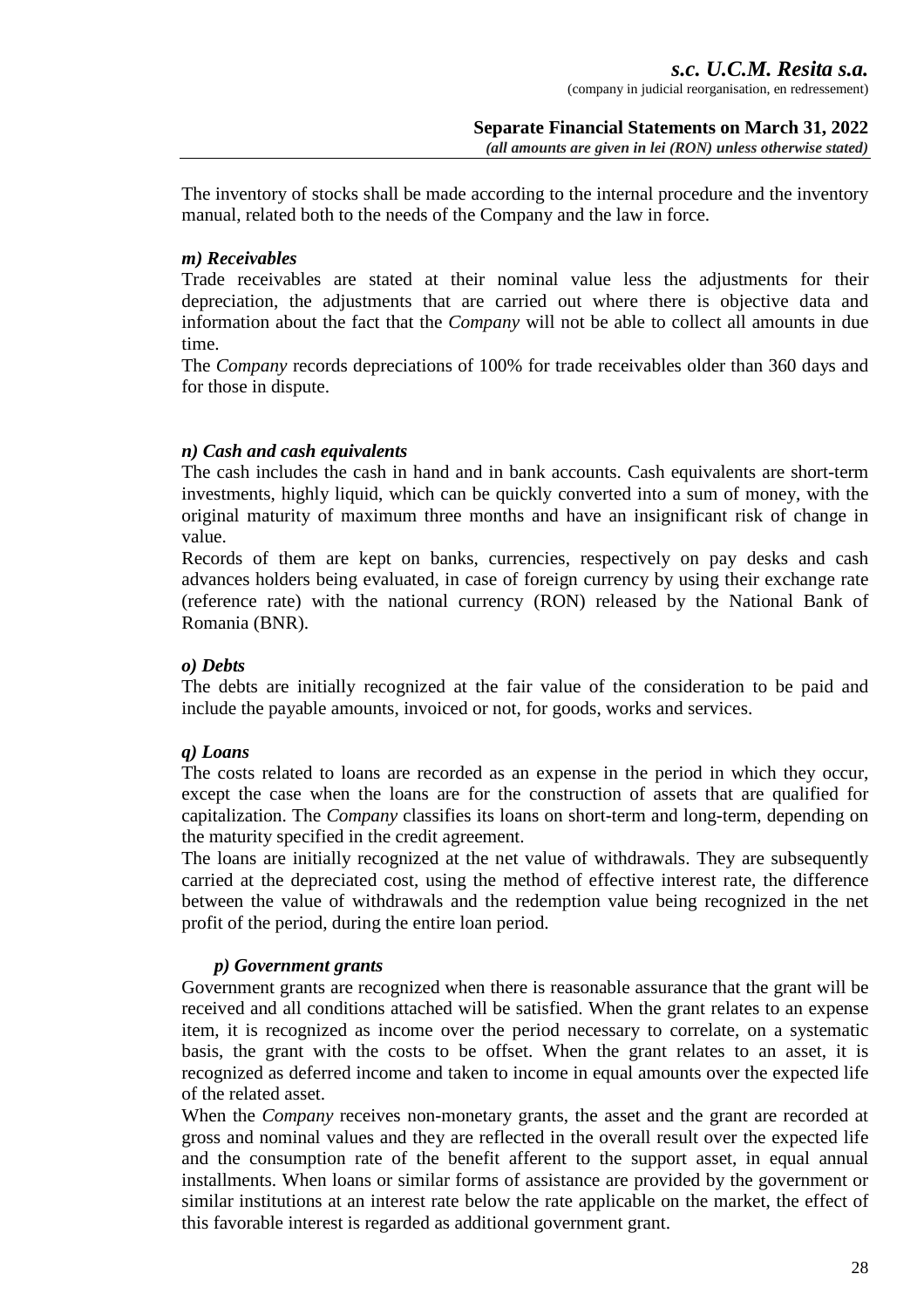#### *r) Benefits of employees Short-term benefits:*

The *Company* contributes for its employees by paying contributions to Social Security (retirement, health) giving them some benefits upon retirement, according to the period of work in the company (a reward up to 4 gross salaries per *Company* for a seniority over 25 years in UCM Resita, respectively up to 2 average gross salaries per *Company* for a seniority between 10-25 years in UCM Resita, respectively 1 average gross salaries per company for a seniority between 5-10 years in UCM Resita). These contributions are recognized as an expense when the services are rendered.

In addition to the grants and allowances provided expressly by law, the Company grants to its employees the following benefits:

- granting of bereavement benefits representing four average gross wages per *Company* upon the death of an employee of the *Company* and one average gross salary per company in case of death of the husband (wife) or of a first degree relative (parents, children);
- granting of two average gross wages per *Company* for the birth of each child;
- granting of one average gross salary per to the dismissal of an employee for whom it was issued a decision by the relevant medical expertise finding physical and/or mental inability thereof, which does not allow him to fulfill his duties appropriate to the position held.

# *Post employment benefits –plan for retired pay:*

The Company does not contribute to any other plan for retired pay or retirement benefits and has no other future obligations such as those mentioned, for its employees.

# *s) Profit tax*

The tax on profit or losses of the year comprises current tax and deferred tax. The assets and liabilities for current profit tax, for current and prior periods, are recognized at the value expected to be reimbursed by or paid to the taxation authorities.

The current profit tax is calculated in accordance with tax legislation in force in Romania and is based on the results reported in the statement of the comprehensive income of the *Company*, prepared in accordance with local accounting standards, after adjustments performed for tax purposes. The current profit tax is applied to the accounting profit, as adjusted in accordance with tax legislation at a rate of 16%.

The tax losses may be carried forward for a period of 7 (seven) years.

The deferred profit tax reflects the tax effect of temporary differences between the carrying amount of assets and liabilities used for financial reporting purposes and the tax values used in order to calculate current profit tax. The deferred profit tax, recoverable or payable, is determined using tax rates that are expected to be applicable in the year in which the temporary differences will be recovered or settled. Assessment of the deferred profit tax, payable or recoverable, reflects the tax consequences that would follow from the manner in which the *Company* expects to realize or settle the carrying amount of its assets and liabilities at the date of the balance sheet.

The assets and liabilities from the deferred tax are recognized regardless of when the temporary differences are likely to be realized.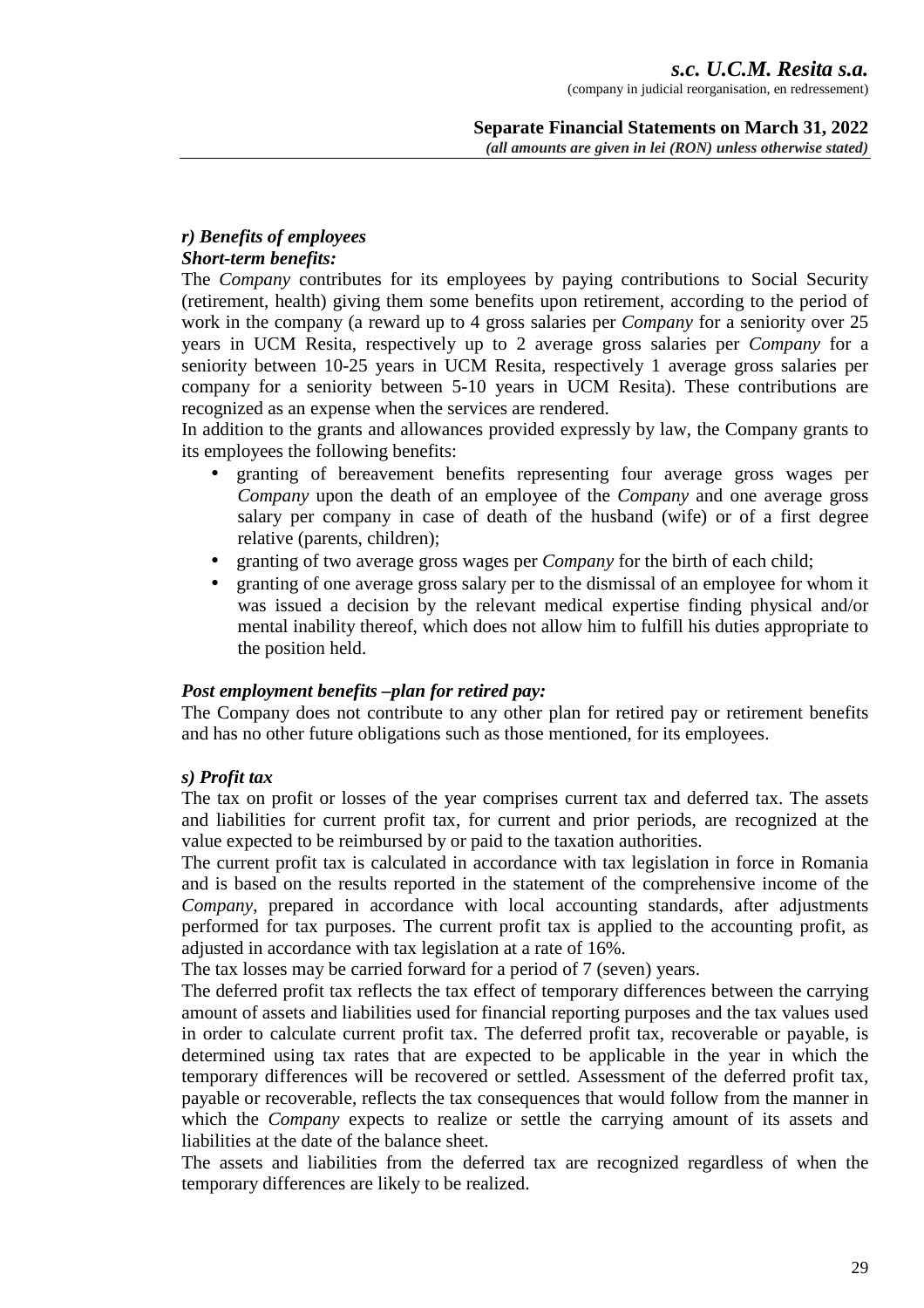The assets and liabilities from the deferred tax are not updated. The assets from the deferred tax are recognized when it is probable that there will be sufficient future taxable profits against which the deferred tax can be used. The liabilities from the deferred tax are recognized for all taxable temporary differences.

#### *ş) Recognition of revenues and expenses*

The revenues from sale of goods are recognized in the comprehensive income at the date when the risks and benefits of ownership on the goods are transferred to the buyer which, in most cases, coincides with the date of invoice (delivery) thereof.

The revenues from the goods sold (delivered) and services rendered are recognized on an accrual basis, respectively at the date of delivery/provision (transfer of ownership) to the customer.

The revenues from interest are recognized in installments (proportionally) as they are invoiced/ are generated according to contracts/agreements under which the loans were granted on an accrual basis.

The revenues are recognized when there is no significant uncertainty regarding recovery of the counter benefits due and associated costs or possible returns on the assets.

The expenses are classified and recognized based on the principle of their connection to revenues, respectively their allocation on products, services which make these revenues.

The production cost of stocks is followed on projects and, within these projects, on each individual product and includes direct costs related to production (direct materials, direct labor, and other direct costs attributable to products, including design costs) and the share of indirect costs of production allocated rationally as related to their manufacture.

The general administrative expenses, selling expenses and unallocated share of fixed overhead products (indirect production costs that are relatively constant, regardless of the volume of production) are not included in the cost of stocks but are recognized as expenses in the period in which they occurred.

The *Company* applies the principle of separation of accounting years for the recognition of revenues and expenses that are classified in three categories (operational, financial and exceptional).

#### *t) Fair value of financial instruments*

The management believes that the fair values of the *Company's* financial instruments are not significantly different from their carrying values, due to the short terms of settlement, reduced transaction costs and/or the variable interest rate that reflects current market conditions.

#### *ţ) Provisions*

A provision is recognized when, and only when the *Company* has a current obligation (legal or constructive) as a result of a past event and if it is probable (more likely to succeed than not be realized) as an output of resources embodying economic benefits, will be required to settle the obligation, and it can make a reasonable estimate of the amount of the obligation. The provisions are reviewed at the end of each accounting year and are adjusted to reflect

#### the current best estimate.

When the effect of money value in time value is significant, the value of the provision is the present value of the expenses required to settle the obligation.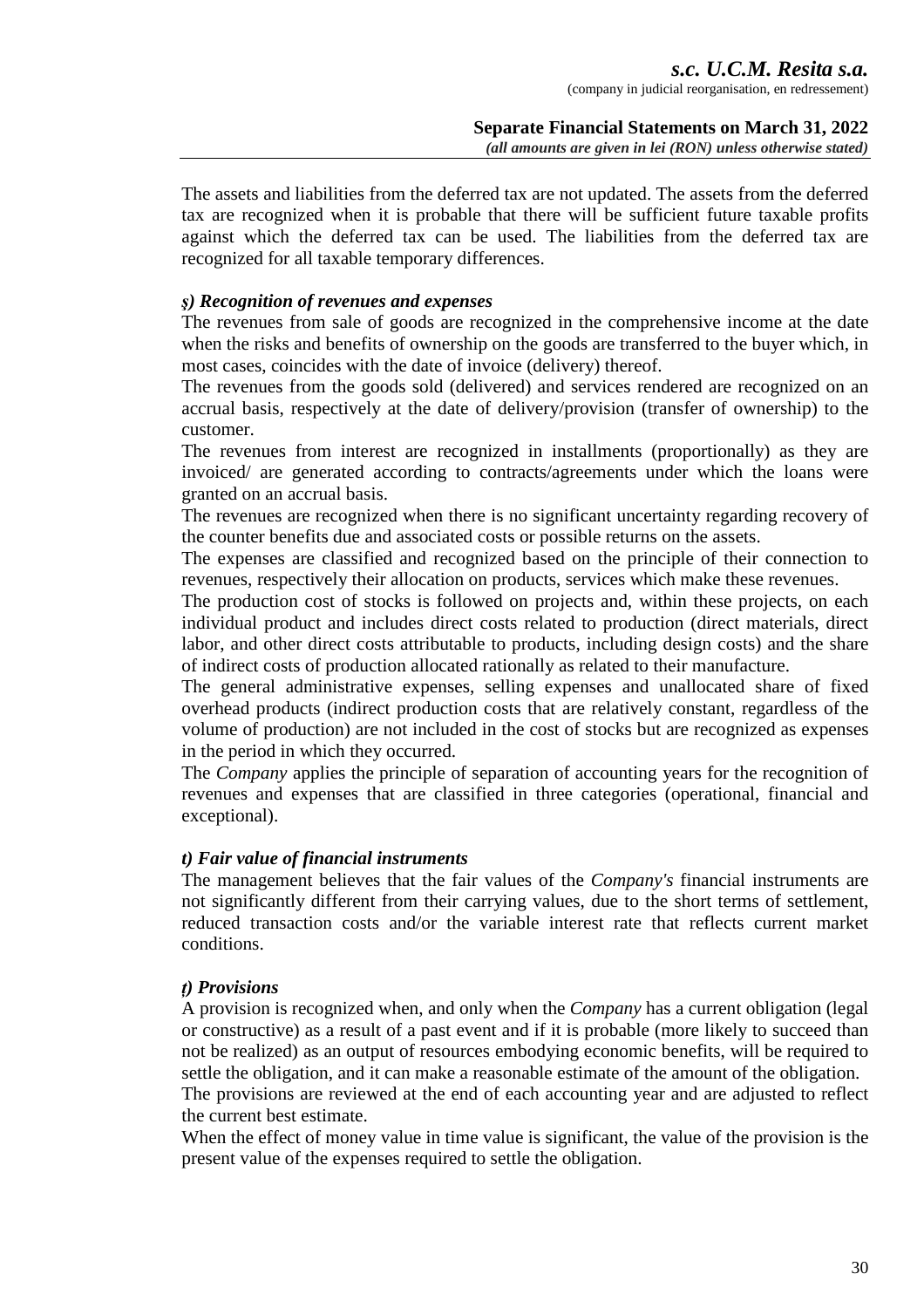#### *u) Contingent debts or assets*

The contingent debts are not recognized in the financial statements. They are disclosed in notes, unless the case when the possibility of an outflow of resources embodying economic benefits is very small.

A contingent asset is not recognized in the financial statements but is disclosed in notes when an inflow of economic benefits is probable.

#### *v) Subsequent events*

The events subsequent to the date of the balance sheet are those events, favorable and unfavorable, that occur between the date of the balance sheet and the date when the financial statements are authorized for issue.

The events subsequent to the date of the balance sheet that provide additional information about the *Company's* position at the date of the balance sheet are subsequent events that led to adjustment of the financial statements.

The events subsequent to the date of the balance sheet that provide information about the conditions that arose after the balance sheet date don't require adjustment of the financial statements and are disclosed in the notes, if they are significant.

#### *w) Affiliated parties*

A party is considered to be affiliated if by ownership, contractual rights, and family relationship, or otherwise, has the power to control directly or indirectly or to influence significantly the other party.

Affiliated parties include also individuals such as main owners, management and members of the Board of Directors and their families.

According to the International Financial Reporting Standards, **an entity is affiliated to a reporting entity if it meets any of the following conditions:** 

- > The entity and the reporting entity are members of the same group;
- $\triangleright$  An entity is an associate or joint venture of the other entity;
- > Both entities are joint ventures of the same third party;
- $\triangleright$  An entity is a joint venture of a third entity and the other is an associate of the third entity;
- > The entity is a post-employment benefit plan for the benefit of the reporting entity's employees or an entity affiliated to the reporting unit. If the reporting entity itself represents such a plan, the sponsoring employers are also affiliated with the reporting entity;
- $\triangleright$  A person who has control or joint control over the reporting entity, has significant influence over the entity or is a member of the key personnel of the entity's management;
- > The entity is controlled or jointly controlled by a person or an affiliate member of its family, if that person:
	- Has control or joint control over the reporting unit;
	- Has significant influence over the reporting entity, or
	- Is a member of the key management personnel of the reporting unit or of a parent company of the reporting entity.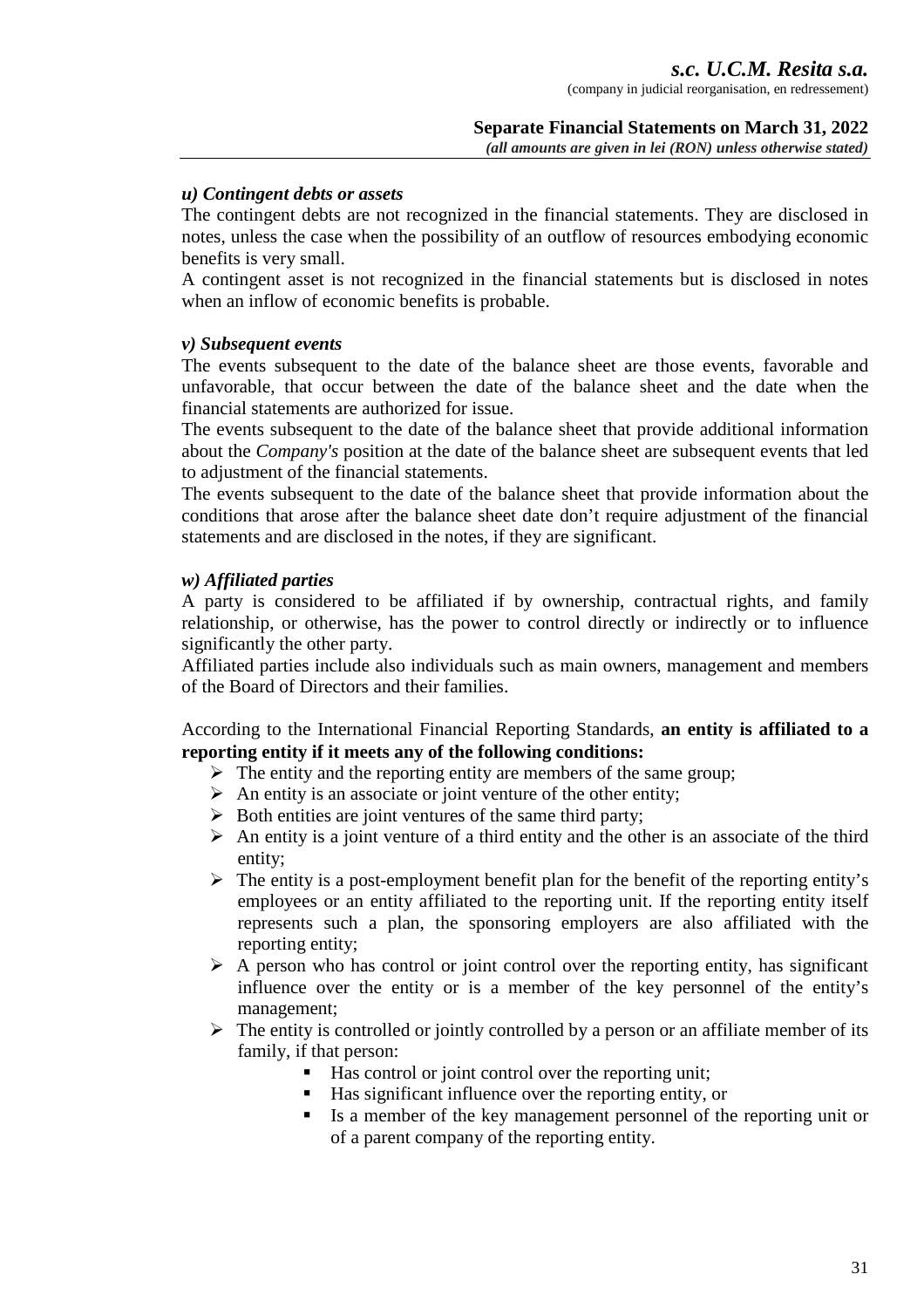#### **Separate Financial Statements on March 31, 2022** *(all amounts are given in lei (RON) unless otherwise stated)*

#### *x) Correction of accounting errors*

Accounting errors found in the financial statements at the date of their drawing up may refer either to the current accounting year or in previous accounting years, correction will be performed at the date when becoming aware of them.

When recording the operations required to correct the accounting errors, are applied the provisions of IAS 8 – "Accounting Policies, Changes in Accounting Estimates and Errors", stating that the entity must correct retrospectively significant errors of the period in the first set of financial statements which publication was approved after their discovery, by means of: restating the comparative amounts for the prior period presented in which the error occurred or if the error occurred before the first prior period.

According to OMFP 2844/2016, correction of errors related to previous accounting years does not require publication of the revised yearly financial statements for that accounting year, and their correction is performed based on the retained earnings account, without affecting the result of the current accounting year.

For the correction of the errors related to the current financial year, wrong accounting entries are corrected, before the approval of the annual financial statements, by reversing (the registration in red/with the minus sign or by the method of the reverse registration) of the incorrectly recorded operation and, at the same time, the corresponding recording of the operation in question.

#### *y) Reserves*

The *Company* creates legal reserves according to Art. 183 of Law 31/1990.

Given the provisions of OMFP 2844/2016, the *Company* creates legal reserves from the profit of the entity, within the quotas and limits set by the law, but also from other sources provided by the law.

The *Company* considered necessary a change in the accounting policy for recognizing the surplus from revaluation of tangible fixed assets in order to incorporate it into a separate reserve account, as the assets are used by the Company (in proportion as they are depreciated), respectively when the assets are out of the accounting records.

Thus, starting with 2010, it was decided to recognize as realized the differences from revaluation of fixed assets in proportion as they are depreciated.

#### **3. Significant transactions or events**

#### *Events and conditions with a significant impact on business continuity*

By the civil sentence no. 351 / 01.02.2022 issued by the Bucharest Tribunal, Civil Section VII, in insolvency file no. 75017/3/2011, published in the Bulletin of insolvency proceedings no. 2457 / 09.02.2022, it was confirmed the reorganization plan proposed by the Judicial Administrator for the debtor U.C.M. Resita SA, as approved by the decision of the Creditors' Meeting of 26.10.2021, following that the debtor's activity during the reorganization being led by the Judicial Trustee.

The implementation of the measures provided in the Reorganization Plan must be carried out within a period of 3 years from the date of confirmation, with the possibility of extension with a maximum period of 1 year under the conditions provided in art. 95, para. (4) of Law 85/2006.